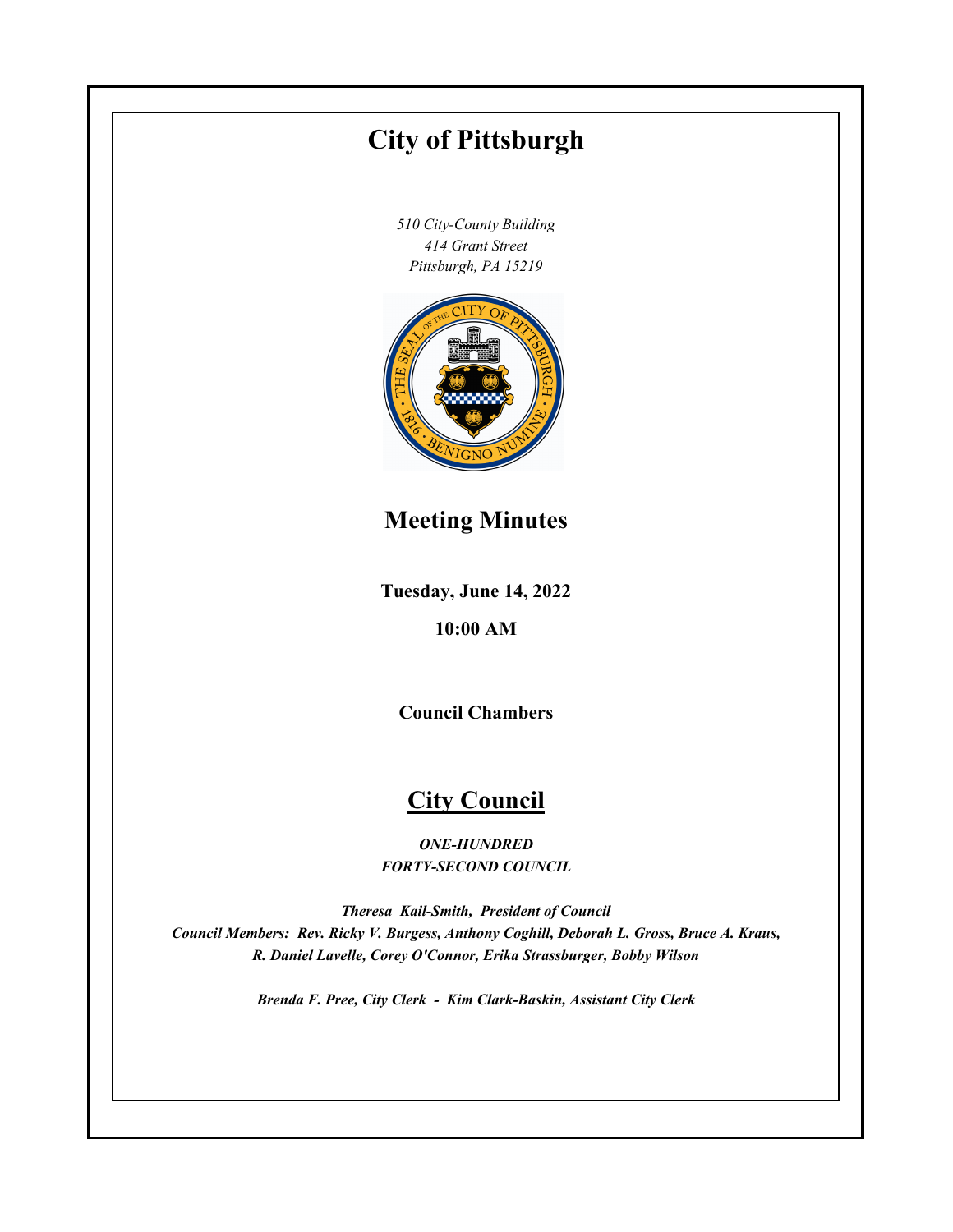#### **ROLL CALL**

Present 8 - Council Member Burgess, Council Member Coghill, Council Member Gross, Council Member Kraus, Council Member Lavelle, Council Member Kail-Smith, Council Member Strassburger, and Council Member Wilson

**Absent** 1 - Council Member O'Connor

## **PLEDGE OF ALLEGIANCE**

# **MOTION TO AMEND THE AGENDA to add bill 2022-0465 sponsored by Councilman Wilson**

**A motion was made that this matter be Approved. The motion carried.**

### **PROCLAMATIONS**

| 2022-0438 | NOW, THEREFORE BE IT RESOLVED, that the Council of the City of                        |
|-----------|---------------------------------------------------------------------------------------|
|           | Pittsburgh does hereby recognize Aradhna Oliphant for the inspiration that she is and |
|           | commends her for her entrepreneurial and philanthropic spirit; and,                   |
|           | BE IT FURTHER RESOLVED that the Council of the City of Pittsburgh does                |
|           | hereby declare, Thursday, June 30th, 2022, to be "Aradhna Oliphant Day" in the        |
|           | City of Pittsburgh.                                                                   |
|           | SPONSOR /S: COUNCIL MEMBER KRAUS AND ALL MEMBERS                                      |
|           | A motion was made that this matter be Adopted. The motion carried.                    |
|           | Enactment No: 281                                                                     |
| 2022-0461 | NOW, THEREFORE BE IT RESOLVED, that the Council of the City of                        |
|           | Pittsburgh does hereby honor the legacy of the late Mikhail and Agnes Khalil who      |
|           | served with humility, kindness, generosity, and the love of God and congratulate      |
|           | Khalil's on their 50th Anniversary; and,                                              |
|           | BE IT FURTHER RESOLVED that the Council of the City of Pittsburgh does                |
|           | hereby declare, Friday, June 17, 2022 to be "Mikhail and Agnes Khalil - founders of   |
|           | Khalil's Restaurant - Day" in the City of Pittsburgh.                                 |
|           | SPONSOR /S: COUNCIL MEMBER KAIL-SMITH, COUNCIL MEMBER                                 |
|           | <b>GROSS AND ALL MEMBERS</b>                                                          |
|           | A motion was made that this matter be Adopted. The motion carried.                    |
|           | Enactment No: 282                                                                     |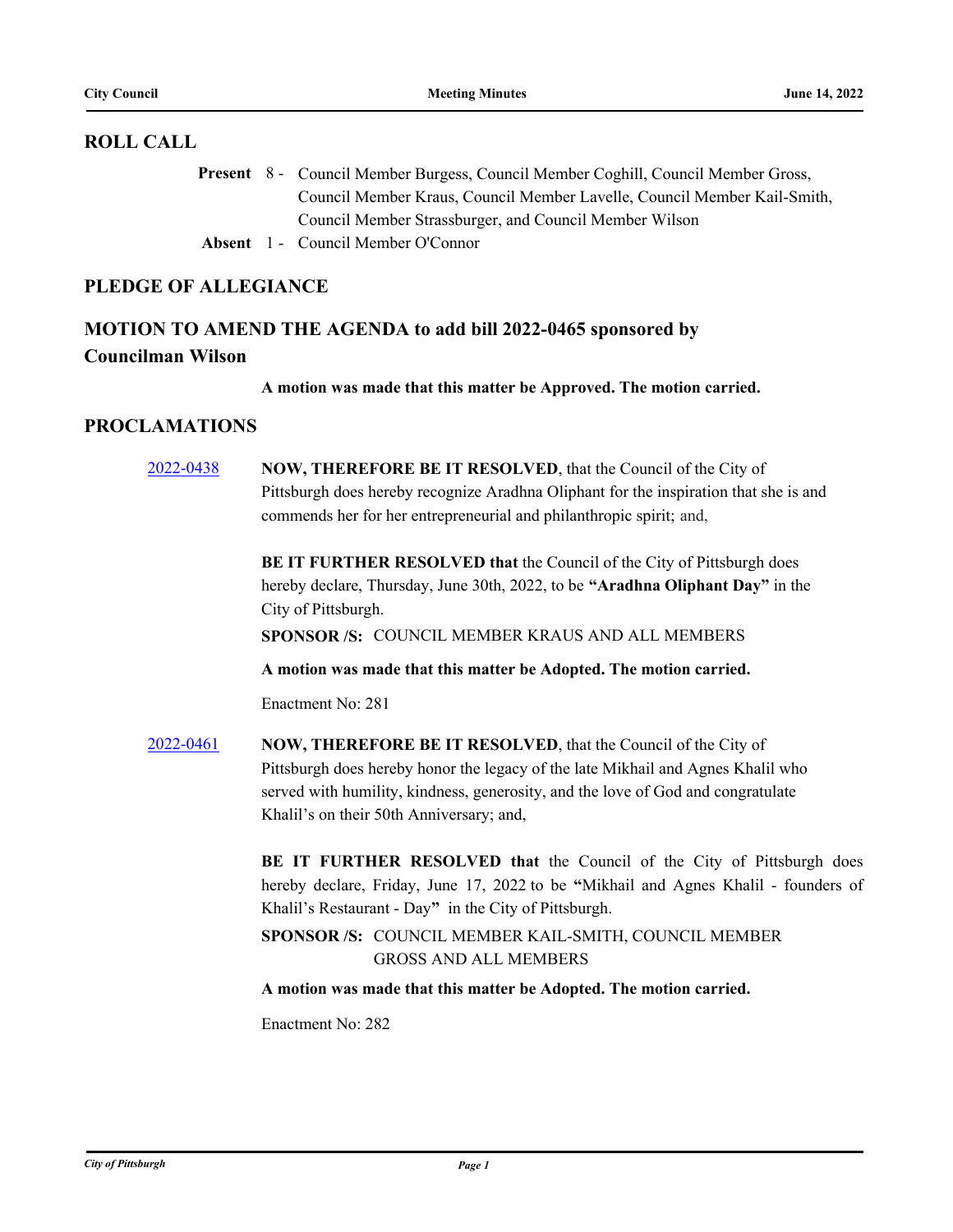| 2022-0462 | <b>NOW, THEREFORE BE IT RESOLVED</b> that the Council of the City of             |
|-----------|----------------------------------------------------------------------------------|
|           | Pittsburgh does hereby recognize and commend Sis Lloyd for her dedicated service |
|           | as a Crossing Guard and congratulates her on 21 wonderful years, most at Beacon  |
|           | and Murray in Squirrel Hill, and wishes her much health and happy times in her   |
|           | retirement.; and,                                                                |

**BE IT FURTHER RESOLVED, that the Council of the City of Pittsburgh does** hereby declare Thursday, June 16, 2022, to be *"SIS LLOYD DAY"* in the City of Pittsburgh.

**SPONSOR /S:** COUNCIL MEMBER O'CONNOR AND ALL MEMBERS

**A motion was made that this matter be Adopted. The motion carried.**

Enactment No: 283

[2022-0463](http://pittsburgh.legistar.com/gateway.aspx?m=l&id=/matter.aspx?key=27858) *NOW THEREFORE IT BE RESOLVED*, Abuse Awareness Day was created to raise awareness and impact the physical, financial, and emotional safety of elders, and to encourage the hundreds of people involved in investigating, prosecuting, and protecting our elders to continue their mission and work protecting and defending the rights of our most vulnerable and beloved generations

> **BE IT THEREFORE RESOLVED, the Council of the City of Pittsburgh does** hereby declare Wednesday, June 15, 2022 as **"***Elder Abuse Awareness Day"* in the City of Pittsburgh.

**SPONSOR /S:** COUNCIL MEMBER O'CONNOR

**A motion was made that this matter be Adopted. The motion carried.**

Enactment No: 284

[2022-0464](http://pittsburgh.legistar.com/gateway.aspx?m=l&id=/matter.aspx?key=27859) *NOW, THEREFORE BE IT RESOLVED* that the Council of the City of Pittsburgh does hereby recognize the leadership and board of the **New Leaders Council of Pittsburgh** and celebrate the graduation and accomplishments of the 2022 class of **New Leaders Council Fellows**; and,

> **BE IT FURTHER RESOLVED** that the Council of the City of Pittsburgh does hereby declare Thursday, June 16, 2022, to be "**New Leaders Council of Pittsburgh Class of 2022 Day**" in the City of Pittsburgh. **SPONSOR /S:** COUNCIL MEMBER O'CONNOR AND ALL MEMBERS

**A motion was made that this matter be Adopted. The motion carried.**

Enactment No: 285

### **PUBLIC COMMENTS**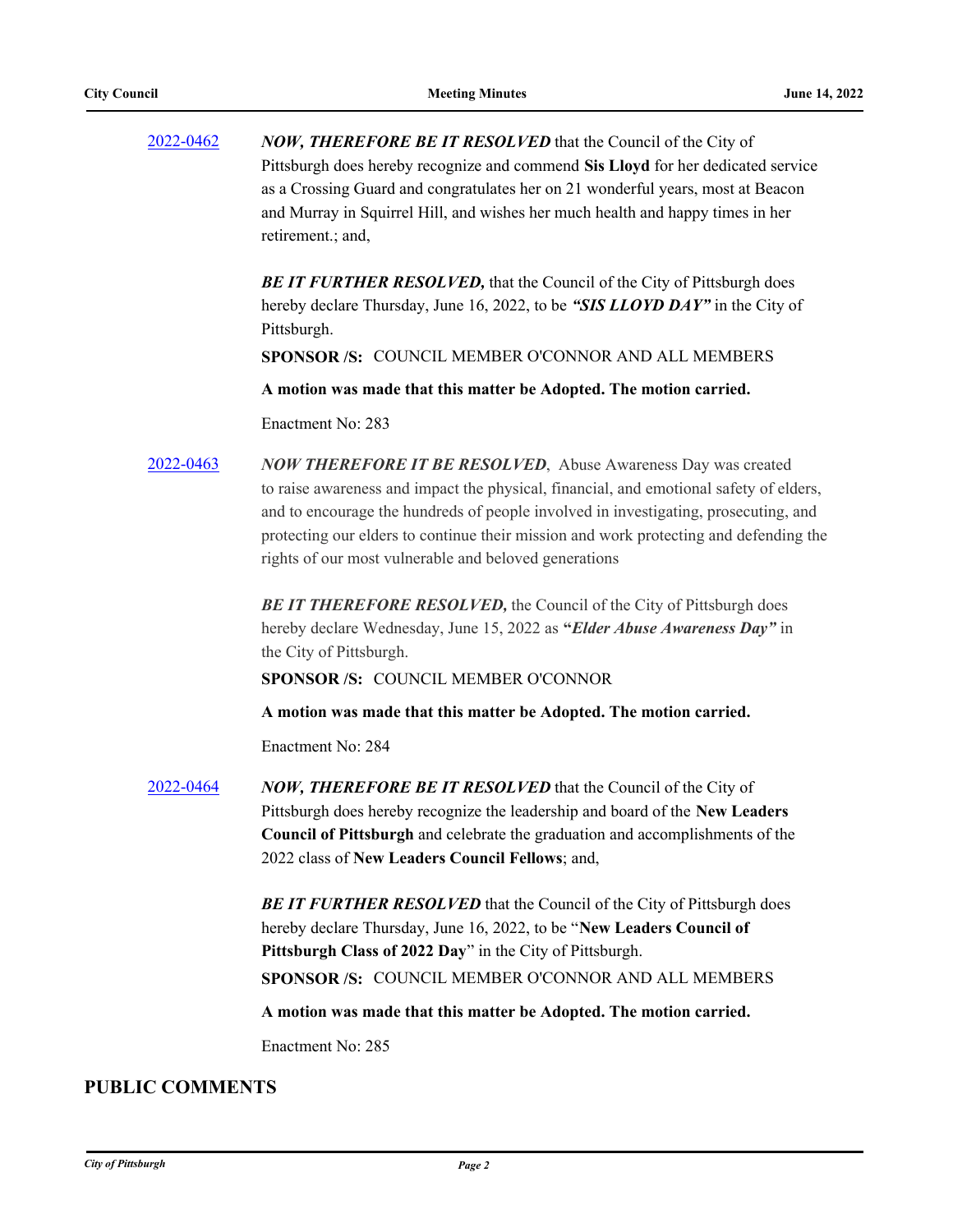## **PRESENTATION OF PAPERS**

## **COUNCILMAN ANTHONY COGHILL PRESENTS:**

- [2022-0449](http://pittsburgh.legistar.com/gateway.aspx?m=l&id=/matter.aspx?key=27844) Resolution authorizing the Mayor and the Director of the Department of Mobility and Infrastructure, on behalf of the City of Pittsburgh, to enter into an agreement with Pittsburgh Downtown Partnership to provide a license for a jointly-sponsored Street mural and Patio area at Strawberry Way.
	- Attachments: 2022-0449 Cover Letter-Strawberry Way Mural Temporary License and Maintenance Agreement Letter, Letterhead [2022-0449 Art\\_Commission-Final Strawberry Way](http://pittsburgh.legistar.com/gateway.aspx?M=F&ID=6313c058-a349-409b-a957-cbcdf03b92e2.pdf)  Mural-5-25-2022 Image [Summary 2022-0449](http://pittsburgh.legistar.com/gateway.aspx?M=F&ID=31929ab3-f23c-476a-99e0-2f75253de335.docx)

**Read and referred to the Committee on Public Works**

### **COUNCILWOMAN DEBORAH L. GROSS PRESENTS:**

- [2022-0450](http://pittsburgh.legistar.com/gateway.aspx?m=l&id=/matter.aspx?key=27845) Resolution adopting Plan Revision to the City of Pittsburgh's Official Sewage Facilities Plan for the Arsenal Park, 254 40th Street, Pittsburgh, PA 15201.
	- Attachments: 2022-0450 Cover Letter-Sewer Cover Letter Arsenal Park Phase 1 [2022-0450 Arsenal Park City Council documents combined](http://pittsburgh.legistar.com/gateway.aspx?M=F&ID=23b5958e-d71c-4e4b-95d3-ce9285c94201.pdf) [2022-0450 Sewer Module Questionnaire for Council - Arsenal](http://pittsburgh.legistar.com/gateway.aspx?M=F&ID=0341832e-fd43-47c1-a936-12c9f757d61b.docx)  Park Phase I [Summary 2022-0450](http://pittsburgh.legistar.com/gateway.aspx?M=F&ID=4a4367ab-f7d1-4f7d-92c5-7c7e40c750c1.docx)

#### **Read and referred to the Committee on Intergovernmental Affairs**

## **COUNCILMAN BRUCE A. KRAUS PRESENTS:**

- [2022-0451](http://pittsburgh.legistar.com/gateway.aspx?m=l&id=/matter.aspx?key=27846) Resolution amending Resolution 21 of 2018, which will authorize the Mayor and the Director of Human Resources and Civil Service to extend the contract with The Standard Insurance Company for the administration of the City's Employee Leave Management Program, by changing JDE information to align with the contract legislation.
	- Attachments: 2022-0451 Cover Letter-STANDARD-LEAVES [MANAGENENT PROGRAM; COUNCIL LETTER](http://pittsburgh.legistar.com/gateway.aspx?M=F&ID=4fecca10-c663-46fa-9f16-21e4637d9e55.pdf) [2022-0451 STANDARD-LEAVES MANAGENENT](http://pittsburgh.legistar.com/gateway.aspx?M=F&ID=12f34b80-b7f1-4eee-a9f0-d71c0e583fcf.pdf)  PROGRAM; WAIVER [Summary 2022-0451](http://pittsburgh.legistar.com/gateway.aspx?M=F&ID=828174cc-3e0b-4dd4-a2b7-1e122a415e17.docx)

#### **Read and referred to the Committee on Human Resources**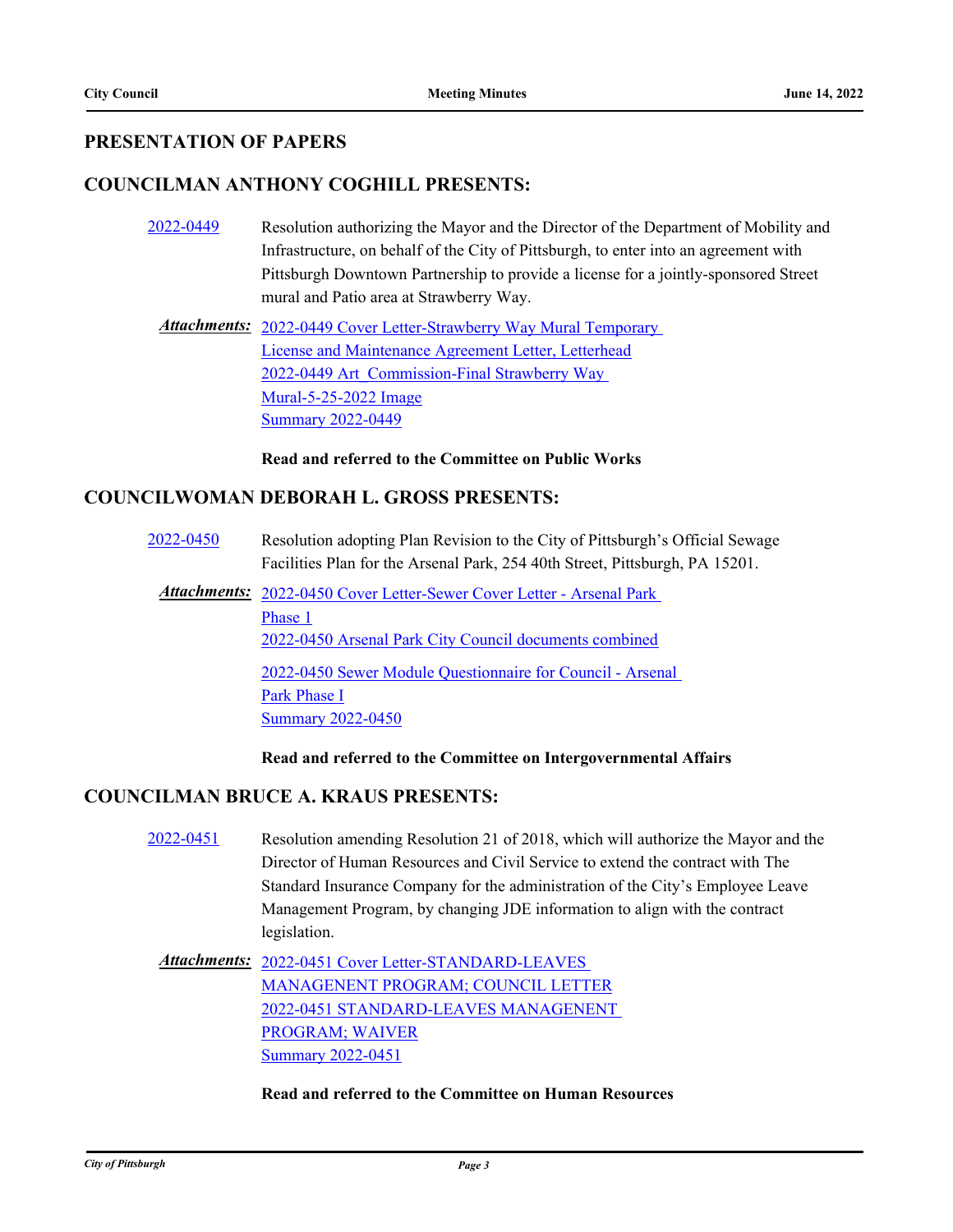## **COUNCILMAN R. DANIEL LAVELLE PRESENTS:**

[2022-0452](http://pittsburgh.legistar.com/gateway.aspx?m=l&id=/matter.aspx?key=27847) Resolution authorizing the issuance of a warrant in favor of Lynette R. Lederman, in the amount of Four Thousand Dollars and No Cents (\$4,000.00) plus non-economic relief in the form of expanding the scope of the City's no discrimination - no harassment protections to include employees on the staff of City Council members, and to attempt to extend the jurisdiction of the PghCHR to all elected officials, including but not limited to members of City Council, in full and final settlement of litigation filed at CHR Case No. EO-20-020 and EEOC No. 17H-2020-00019C. *(Executive Session Requested)*

#### [2022-0452 Cover Letter-Lederman Council letter](http://pittsburgh.legistar.com/gateway.aspx?M=F&ID=2138dab9-443e-4cbd-aa9c-e68afeac7687.docx) *Attachments:*

[Summary 2022-0452](http://pittsburgh.legistar.com/gateway.aspx?M=F&ID=804f5a5a-51d1-440c-bccb-62b4abed5a7e.docx)

#### **Read and referred to the Committee on Finance and Law**

### **COUNCILMAN COREY O'CONNOR PRESENTS:**

[2022-0453](http://pittsburgh.legistar.com/gateway.aspx?m=l&id=/matter.aspx?key=27848) Resolution amending Resolution No. 358 of 2021, which authorized the Mayor and the Director of the Department of Public Safety to enter into an Amended Agreement or Agreements with Pittsburgh Public Safety Supply, Inc. for the provision of uniforms, duty equipment and related tailoring and embroidering services for the Department of Public Safety, by extending the term for one additional year. *(Waiver of Rule 8 Requested)*

#### Attachments: [2022-0453 PPSS letter to Council](http://pittsburgh.legistar.com/gateway.aspx?M=F&ID=10c025fd-dd34-4555-a237-39535142064e.pdf)

[Summary 2022-0453](http://pittsburgh.legistar.com/gateway.aspx?M=F&ID=083d2de0-c3bb-4f42-a368-536e02f85365.docx)

**A motion was made that this matter be Waived under Rule 8. The motion carried.**

**Read and referred to the Committee on Public Safety Services**

[2022-0454](http://pittsburgh.legistar.com/gateway.aspx?m=l&id=/matter.aspx?key=27849) Resolution authorizing the Mayor and the Director of the Department of Public Safety, on behalf of the City of Pittsburgh, to enter into a professional services agreement with Pennsylvania Resources Council for waste management services in conjunction with the City of Pittsburgh's Independence Day Festival at an amount not to exceed SEVEN THOUSAND FIVE HUNDRED DOLLARS AND NO CENTS (\$7,500.00).

#### *(Waiver of Rule 8 Requested)*

Attachments: [2022-0454 PRC Council letter](http://pittsburgh.legistar.com/gateway.aspx?M=F&ID=d014400f-8022-41c3-a392-e575dae499c5.pdf)

[Summary 2022-0454](http://pittsburgh.legistar.com/gateway.aspx?M=F&ID=ed8c19fa-d17d-4695-919d-7c349f787060.docx)

**A motion was made that this matter be Waived under Rule 8. The motion carried.**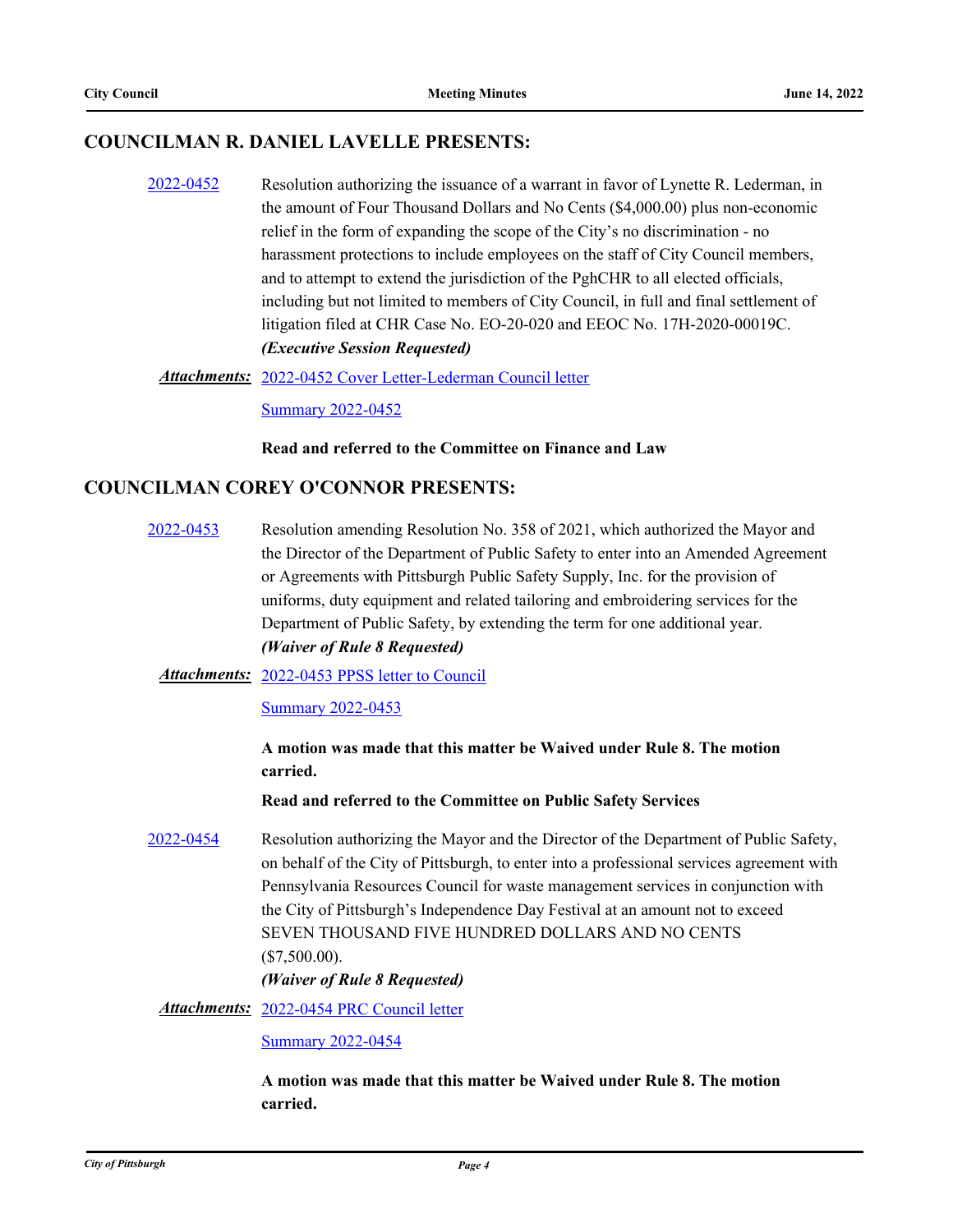#### **Read and referred to the Committee on Public Safety Services**

[2022-0455](http://pittsburgh.legistar.com/gateway.aspx?m=l&id=/matter.aspx?key=27850) Resolution authorizing the Mayor and the Director of the Department of Public Safety, on behalf of the City of Pittsburgh, to enter into a professional services agreement with Zambelli Fireworks Manufacturing Co., for the display of a fireworks show in conjunction with the City of Pittsburgh's Independence Day Festival at an amount not to exceed SIXTY-SEVEN THOUSAND THREE HUNDRED SEVENTY-FIVE DOLLARS (\$67,375). *(Waiver of Rule 8 Requested)*

# [2022-0455 Cover Letter Zambelli Council letter](http://pittsburgh.legistar.com/gateway.aspx?M=F&ID=01abdca1-579a-4877-bf3e-8362a1931ef3.pdf) *Attachments:*

#### [Summary 2022-0455](http://pittsburgh.legistar.com/gateway.aspx?M=F&ID=5bd92be5-9348-4043-9f22-08da19a9e710.docx)

#### **A motion was made that this matter be Waived under Rule 8. The motion carried.**

#### **Read and referred to the Committee on Public Safety Services**

- [2022-0456](http://pittsburgh.legistar.com/gateway.aspx?m=l&id=/matter.aspx?key=27851) Resolution authorizing the Mayor and the Director of the Department of Public Safety to receive grant funding from the Jewish Healthcare Foundation to support to support the enhanced HIV Testing in the amount of THIRTY THOUSAND DOLLARS (\$30,000), and authorizing expenditures for this stated purpose.
	- Attachments: 2022-0456 Cover Letter City Council Regarding JHF HIV Testing Resolution [Summary 2022-0456](http://pittsburgh.legistar.com/gateway.aspx?M=F&ID=824b96a8-f67a-4323-82f6-584e47a787e5.docx)

**Read and referred to the Committee on Public Safety Services**

#### **COUNCILWOMAN ERIKA STRASSBURGER PRESENTS:**

[2022-0457](http://pittsburgh.legistar.com/gateway.aspx?m=l&id=/matter.aspx?key=27852) Resolution authorizing the Mayor and Director of the Department of Public Safety to enter on behalf of the City of Pittsburgh into a Professional Service Agreement or Agreements with Julota for software subscription-based client relations management services at an overall cost to the City not to exceed ONE HUNDRED THIRTY NINE THOUSAND NINE HUNDRED EIGHTY DOLLARS and ZERO CENTS (\$139,980.00).

# Attachments: 2022-0457 Cover Letter-Letter to City Council Regarding Julota Agreement [2022-0457 WCP22-019 Julota](http://pittsburgh.legistar.com/gateway.aspx?M=F&ID=13381a41-7e6a-4195-97a7-b148eb71309d.pdf)

[Summary 2022-0457](http://pittsburgh.legistar.com/gateway.aspx?M=F&ID=7f62d9e4-c005-4530-b81f-0bea7e34802b.docx)

### **Read and referred to the Committee on Innovation, Performance and Asset Management**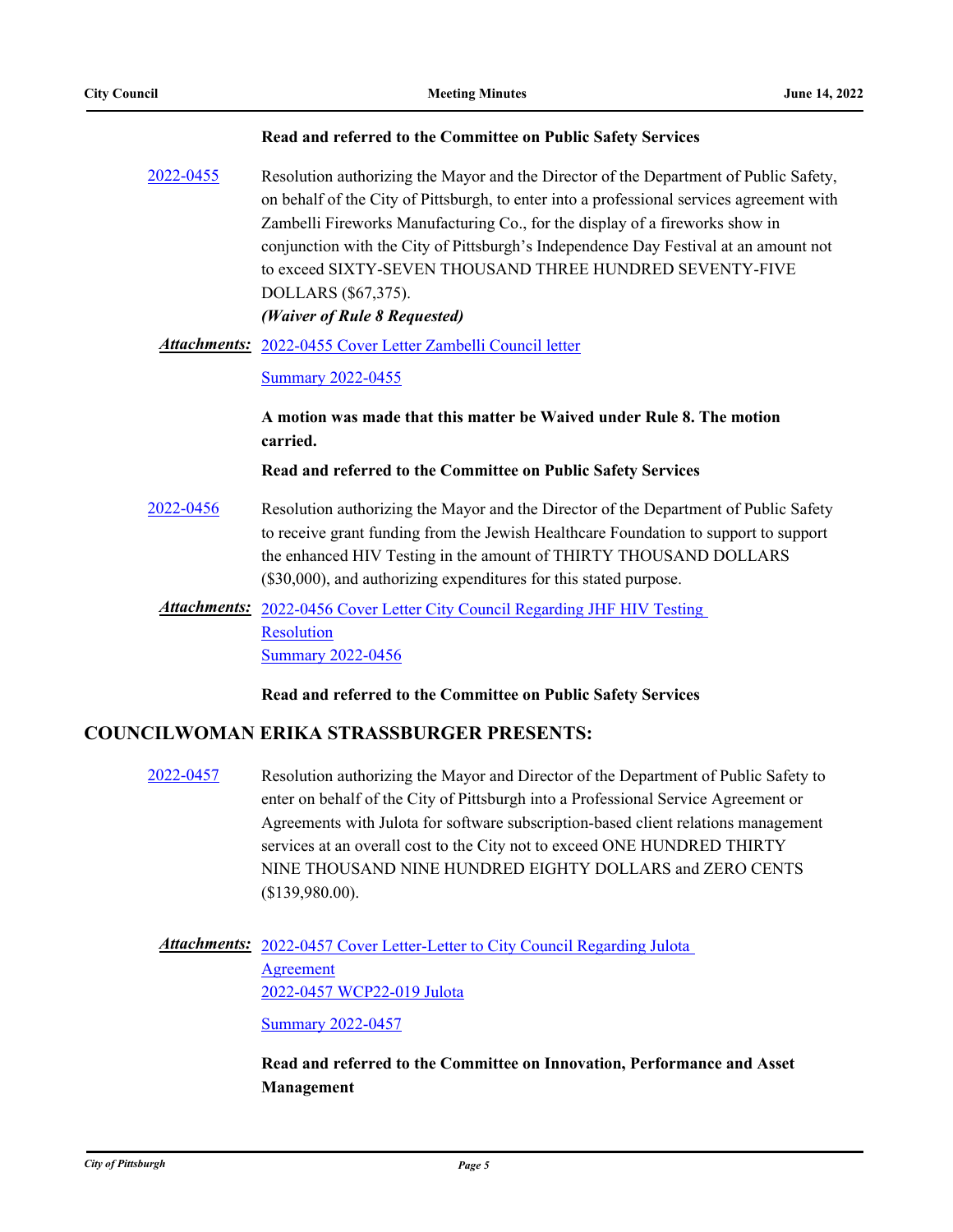| 2022-0458 | Resolution amending Resolution $\#268$ of 2022 authorizing the Mayor and the          |
|-----------|---------------------------------------------------------------------------------------|
|           | Directors of the Departments of Innovation and Performance and Public Safety, on      |
|           | behalf of the City of Pittsburgh to enter into an Agreement or Agreement(s) with      |
|           | OST, Inc. for short term emergency professional IT (Information Technology) staffing  |
|           | resources as needed to fulfill a number of critical IT and device related projects by |
|           | increasing the funding for additional projects.                                       |
|           |                                                                                       |

Attachments: [2022-0458 Cover Letter OST Amendment2022.2 letter - signed](http://pittsburgh.legistar.com/gateway.aspx?M=F&ID=83c59e4d-7749-4cb2-af9d-2d24568fce46.pdf)

[Summary 2022-0458](http://pittsburgh.legistar.com/gateway.aspx?M=F&ID=47a28ebe-3609-4aac-a1c6-cae273b98566.docx)

**Read and referred to the Committee on Innovation, Performance and Asset Management**

#### **COUNCILMAN BOBBY WILSON PRESENTS:**

[2022-0459](http://pittsburgh.legistar.com/gateway.aspx?m=l&id=/matter.aspx?key=27854) Resolution authorizing the Mayor and the Director of the Department of Permits, Licenses, and Inspections (PLI), to enter on behalf of the City of Pittsburgh into an Agreement or Agreements with Women for a Healthy Environment for the receipt of Forty-Five Thousand Dollars (\$45,000) and to assist with organizing Renovation, Repair, and Painting (RRP) training for general contractor license holders in connection with the City's Lead Safe Ordinance.

## Attachments: 2022-0459 Cover Letter 4 PLI WHE Agreement 2022 - 2023 **Letter** [Summary 2022-0459](http://pittsburgh.legistar.com/gateway.aspx?M=F&ID=872576f1-65b6-4891-8957-73bbc9a9c591.docx)

## **Read and referred to the Committee on Land Use and Economic Development**

[2022-0465](http://pittsburgh.legistar.com/gateway.aspx?m=l&id=/matter.aspx?key=27860) Ordinance amending the Pittsburgh Code, Title V: Traffic, Article VII: Parking, Chapter 549: Residential Parking Permit Program, § 549.08: Visitor Permits; Non-Resident Permits, so as to relate the issuance of residential parking permits for short-term rentals to the issuance of licenses by the Department of Permits, Licenses, and Inspections authorizing the operation of short-term rentals in the City of Pittsburgh.

**SPONSOR /S:** COUNCIL MEMBER WILSON

**A motion was made that this matter be added to the Agenda. The motion carried.**

**Read and referred to the Committee on Land Use and Economic Development**

### **COUNCILWOMAN THERESA KAIL-SMITH PRESENTS:**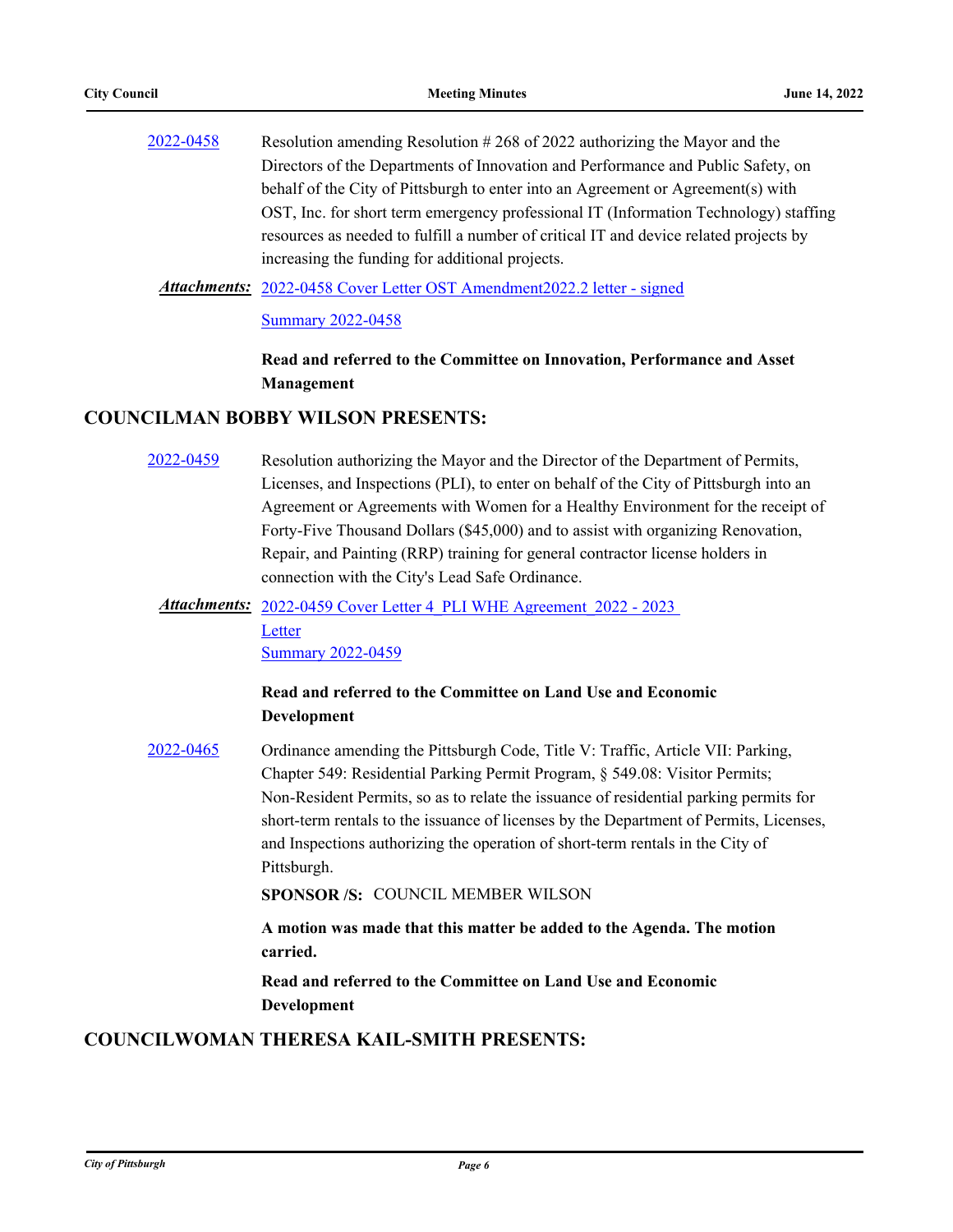[2022-0460](http://pittsburgh.legistar.com/gateway.aspx?m=l&id=/matter.aspx?key=27855) Resolution informing City Council of appointing Kimberly Lucas as a Member of the Board of Directors for the Pittsburgh Parking Authority for a term to expire April 30th, 2023.

**A motion was made that this matter be AMENDED. The motion carried.**

Enactment No: 286

**A motion was made that this matter be Read, Received and Filed. The motion carried.**

Enactment No: 286

#### **UNFINISHED BUSINESS**

#### **REPORTS OF COMMITTEE - FINAL ACTION**

## **COUNCILMAN R. DANIEL LAVELLE PRESENTS COMMITTEE ON FINANCE AND LAW**

[2022-0443](http://pittsburgh.legistar.com/gateway.aspx?m=l&id=/matter.aspx?key=27838) Report of the Committee on Finance and Law for June 8, 2022 with an Affirmative Recommendation.

> **A motion was made that this matter be Read, Received and Filed. The motion carried.**

[2022-0378](http://pittsburgh.legistar.com/gateway.aspx?m=l&id=/matter.aspx?key=27760) Resolution authorizing the Mayor and the City Solicitor to enter into a Professional Services Agreement with Block & Associates, LLC for services related to an employment matter, for an amount not to exceed NINE THOUSAND EIGHT HUNDRED (\$9,800.00).

*(Executive Session held 6-7-22)*

[2022-0378 Cover Letter-Block](http://pittsburgh.legistar.com/gateway.aspx?M=F&ID=ce83f892-b79f-4d74-8f75-83dc87648698.docx) *Attachments:*

[2022-0378 -WCP22-016 Block & Associates](http://pittsburgh.legistar.com/gateway.aspx?M=F&ID=c8a53c58-f538-46ed-9d61-4af5bb81f177.pdf)

**[Summary 2022-0378](http://pittsburgh.legistar.com/gateway.aspx?M=F&ID=6cef0fd2-2a66-4277-8ee1-30b93fd65afb.docx)** 

- Aye: 8 Council Member Burgess, Council Member Coghill, Council Member Gross, Council Member Kraus, Council Member Lavelle, Council Member Kail-Smith, Council Member Strassburger, and Council Member Wilson
- **No:** 0
- **Abstain:** 0
- **Absent:** 1 Council Member O'Connor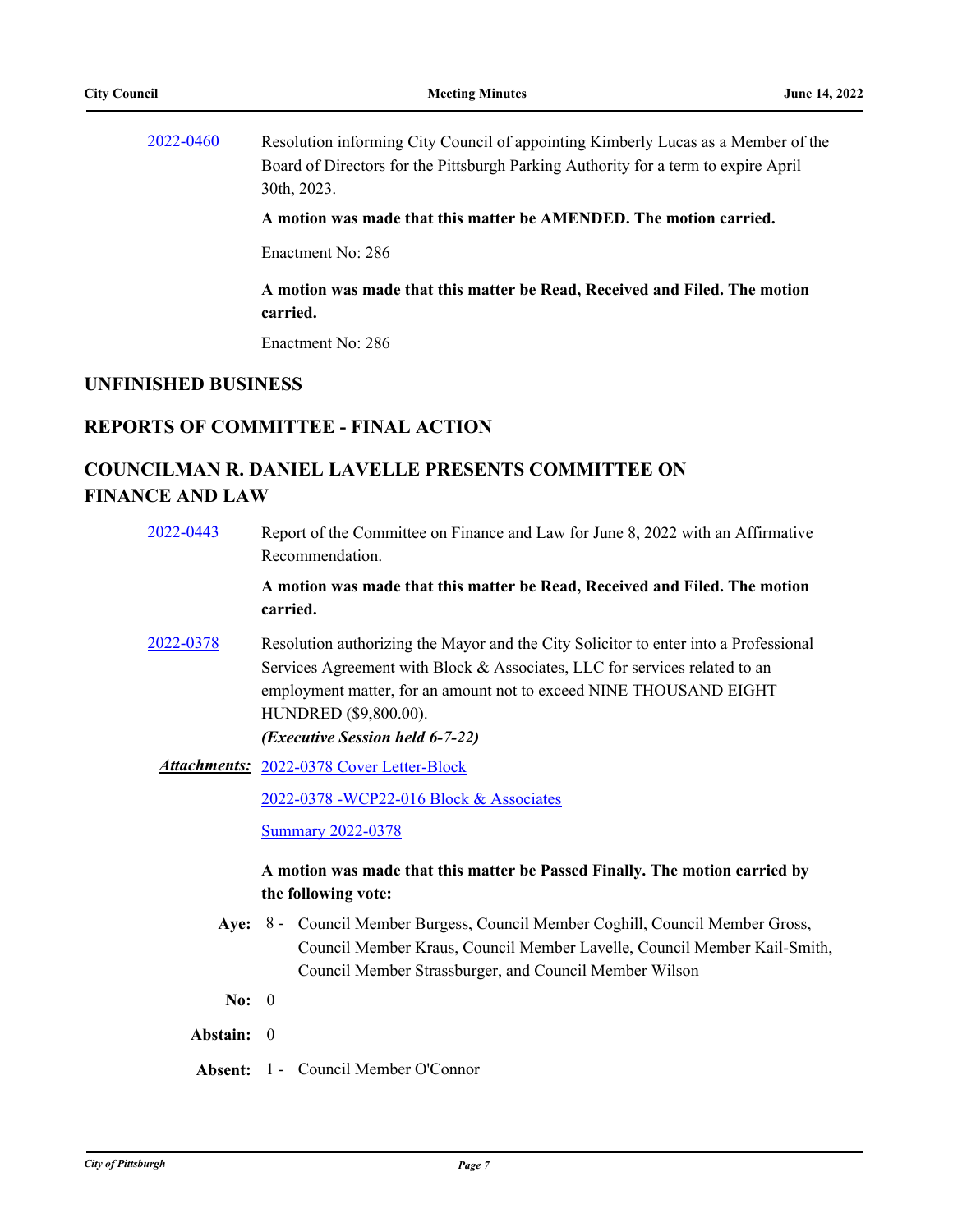[2022-0396](http://pittsburgh.legistar.com/gateway.aspx?m=l&id=/matter.aspx?key=27779) Resolution further amending and supplementing Resolution No. 855 of 2011, entitled "adopting and approving the 2012 Capital Budget and the 2012-2017 Capital Improvement Program" by transferring \$1,000 within District 4 Neighborhood Needs from Brookline Memorial Park to Volunteers Field.

**SPONSOR /S:** COUNCIL MEMBER COGHILL

#### *Attachments:* [2022-0396 Summary](http://pittsburgh.legistar.com/gateway.aspx?M=F&ID=1c350e05-e6ae-4ad7-a515-7a81e00bcce0.docx)

#### **A motion was made that this matter be Passed Finally. The motion carried by the following vote:**

- Aye: 8 Council Member Burgess, Council Member Coghill, Council Member Gross, Council Member Kraus, Council Member Lavelle, Council Member Kail-Smith, Council Member Strassburger, and Council Member Wilson
- **No:** 0
- **Abstain:** 0
- **Absent:** 1 Council Member O'Connor
- [2022-0397](http://pittsburgh.legistar.com/gateway.aspx?m=l&id=/matter.aspx?key=27780) Resolution further amending Resolution No. 719 of 2011, entitled "Providing for an Agreement or Agreements, or use of existing Agreements and/or a Contract or Contracts, or use of existing Contracts, and for the purchase of materials, supplies, equipment, and/or services for various projects in connection with the Neighborhood Needs Program in Council District 4; and providing for the payment of the costs thereof" by transferring \$1,000 within District 4 Neighborhood Needs from Brookline Memorial Park to Volunteers Field

**SPONSOR /S:** COUNCIL MEMBER COGHILL

#### *Attachments:* [2022-0397 Summary](http://pittsburgh.legistar.com/gateway.aspx?M=F&ID=6563eaf3-de05-498a-ad0e-1f7cbc79e2b8.docx)

- Aye: 8 Council Member Burgess, Council Member Coghill, Council Member Gross, Council Member Kraus, Council Member Lavelle, Council Member Kail-Smith, Council Member Strassburger, and Council Member Wilson
- **No:** 0
- **Abstain:** 0
- **Absent:** 1 Council Member O'Connor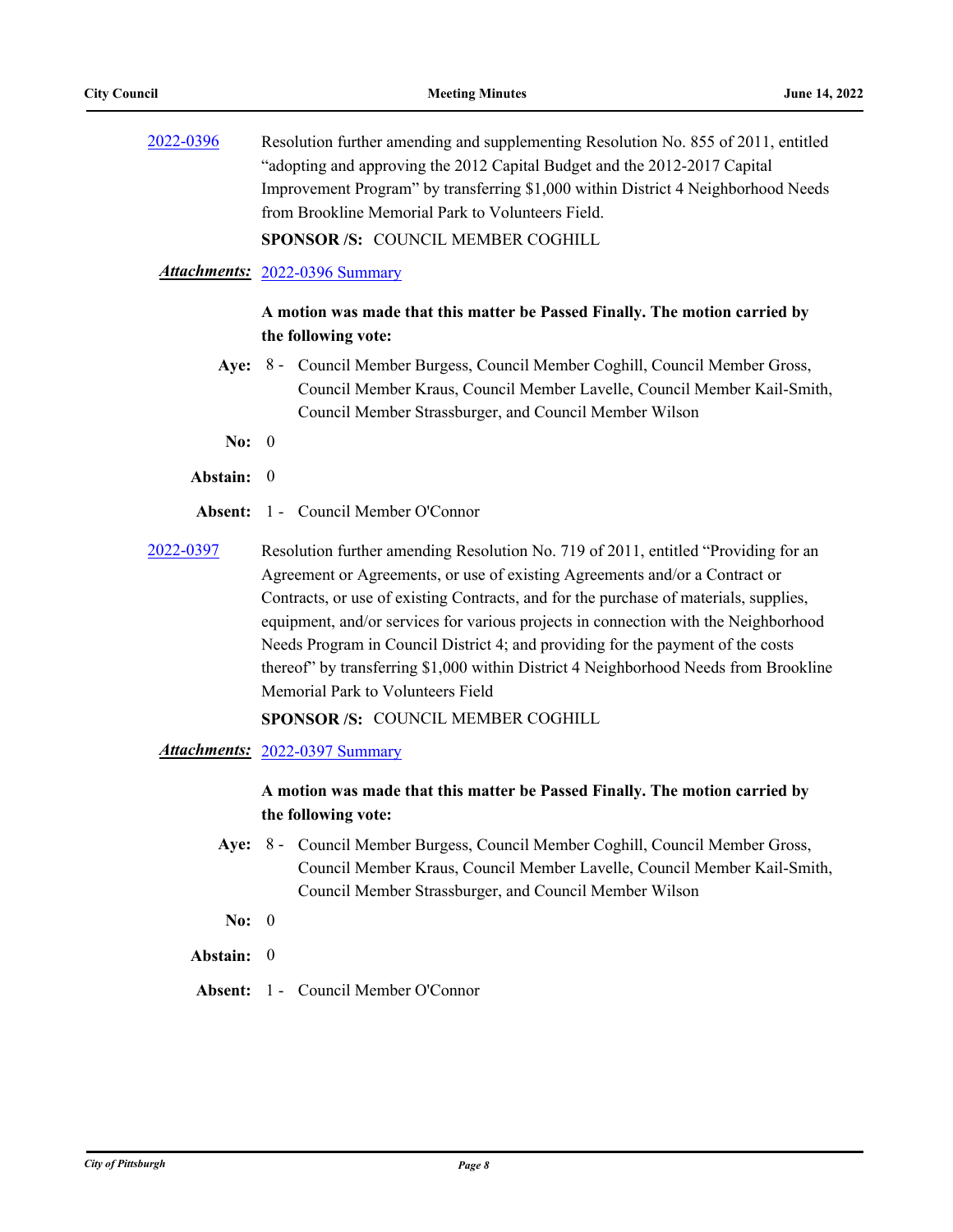| Resolution providing for a professional services agreement or agreements or existing |
|--------------------------------------------------------------------------------------|
| agreements for consulting services, but not limited to auditing, accounting, and     |
| technical services for the City Controller's Office at a cost not to exceed          |
| \$150,000.00                                                                         |
|                                                                                      |

*Attachments:* [2022-0408 cover letter agreements 2021](http://pittsburgh.legistar.com/gateway.aspx?M=F&ID=6f3b3c16-ea8e-406b-9b08-15fb268db7dd.doc)

#### **A motion was made that this matter be Passed Finally. The motion carried by the following vote:**

Aye: 8 - Council Member Burgess, Council Member Coghill, Council Member Gross, Council Member Kraus, Council Member Lavelle, Council Member Kail-Smith, Council Member Strassburger, and Council Member Wilson

**No:** 0

- **Abstain:** 0
- **Absent:** 1 Council Member O'Connor

## **COUNCILMAN COREY O'CONNOR PRESENTS COMMITTEE ON PUBLIC SAFETY SERVICES**

[2022-0444](http://pittsburgh.legistar.com/gateway.aspx?m=l&id=/matter.aspx?key=27839) Report of the Committee on Public Safety Services for June 8, 2022 with an Affirmative Recommendation.

> **A motion was made that this matter be Read, Received and Filed. The motion carried.**

- [2022-0409](http://pittsburgh.legistar.com/gateway.aspx?m=l&id=/matter.aspx?key=27792) Resolution authorizing the Mayor and the Director of Public Safety to enter into several Sponsorship Agreements for the Richard S. Caliguiri Great Race.
	- Attachments: [2022-0409 Cover Letter 2022 Great Race sponsorship letter](http://pittsburgh.legistar.com/gateway.aspx?M=F&ID=f2e7223d-6dce-43a1-9dc4-85730ef261c2.pdf)

**[Summary 2022-0409](http://pittsburgh.legistar.com/gateway.aspx?M=F&ID=cbfc8501-bee1-4713-a56b-094fc2a310f3.docx)** 

- Aye: 8 Council Member Burgess, Council Member Coghill, Council Member Gross, Council Member Kraus, Council Member Lavelle, Council Member Kail-Smith, Council Member Strassburger, and Council Member Wilson
- **No:** 0
- **Abstain:** 0
- **Absent:** 1 Council Member O'Connor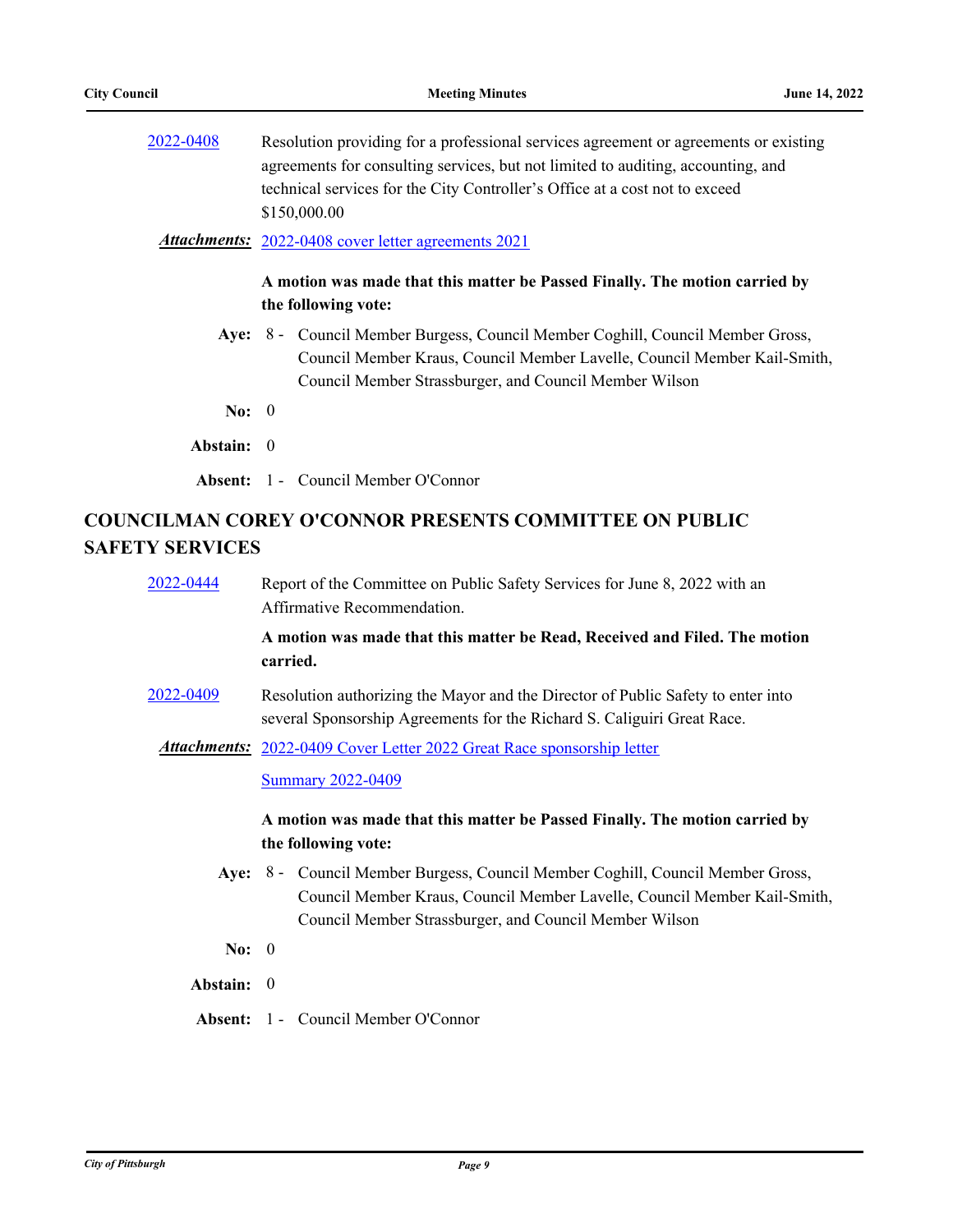[2022-0410](http://pittsburgh.legistar.com/gateway.aspx?m=l&id=/matter.aspx?key=27793) Resolution authorizing the Mayor and the Director of the Office of Management and Budget to enter into Sponsorship Agreements for the City of Pittsburgh Independence Day Festival (the "Festival").

[2022-0410 Cover Letter 2022 IDF Sponsorship letter](http://pittsburgh.legistar.com/gateway.aspx?M=F&ID=c8194c41-0630-4de4-a73d-4d71343ef8d4.docx) *Attachments:*

[Summary 2022-0410](http://pittsburgh.legistar.com/gateway.aspx?M=F&ID=6fd5bed8-e40a-4e87-a47e-6285b27f6bc5.docx)

#### **A motion was made that this matter be Passed Finally. The motion carried by the following vote:**

- Aye: 8 Council Member Burgess, Council Member Coghill, Council Member Gross, Council Member Kraus, Council Member Lavelle, Council Member Kail-Smith, Council Member Strassburger, and Council Member Wilson
- **No:** 0
- **Abstain:** 0
- **Absent:** 1 Council Member O'Connor
- [2022-0431](http://pittsburgh.legistar.com/gateway.aspx?m=l&id=/matter.aspx?key=27814) Resolution authorizing the Mayor and Director of the Department of Public Safety to enter on behalf of the City of Pittsburgh into a Professional Service Agreement or Agreements with Matrix Consulting Group in order to conduct a staffing and utilization study of the City's Bureau of Police, at an overall cost to the City not to exceed ONE HUNDRED EIGHTY THOUSAND DOLLARS (\$180,000).

Attachments: [2022-0431 Cover Letter-Matrix Consulting letter](http://pittsburgh.legistar.com/gateway.aspx?M=F&ID=6d6da022-5314-4a55-90be-6b82c789c752.pdf)

[2022-0431-Waiver letter -Matrix Consulting Group](http://pittsburgh.legistar.com/gateway.aspx?M=F&ID=476e9cfe-45f0-466e-b5f4-d1c7f0430f0f.pdf)

[2022-0431-WCP22-020 Matrix](http://pittsburgh.legistar.com/gateway.aspx?M=F&ID=df28dc5a-e163-4b64-81a5-c1672651ce31.pdf)

[Summary 2022-0431](http://pittsburgh.legistar.com/gateway.aspx?M=F&ID=8742a570-375e-4645-9299-7cc546eeeb01.docx)

### **A motion was made that this matter be Passed Finally. The motion carried by the following vote:**

- Aye: 8 Council Member Burgess, Council Member Coghill, Council Member Gross, Council Member Kraus, Council Member Lavelle, Council Member Kail-Smith, Council Member Strassburger, and Council Member Wilson
- **No:** 0
- **Abstain:** 0
- **Absent:** 1 Council Member O'Connor

# **COUNCILMAN ANTHONY COGHILL PRESENTS COMMITTEE ON PUBLIC WORKS**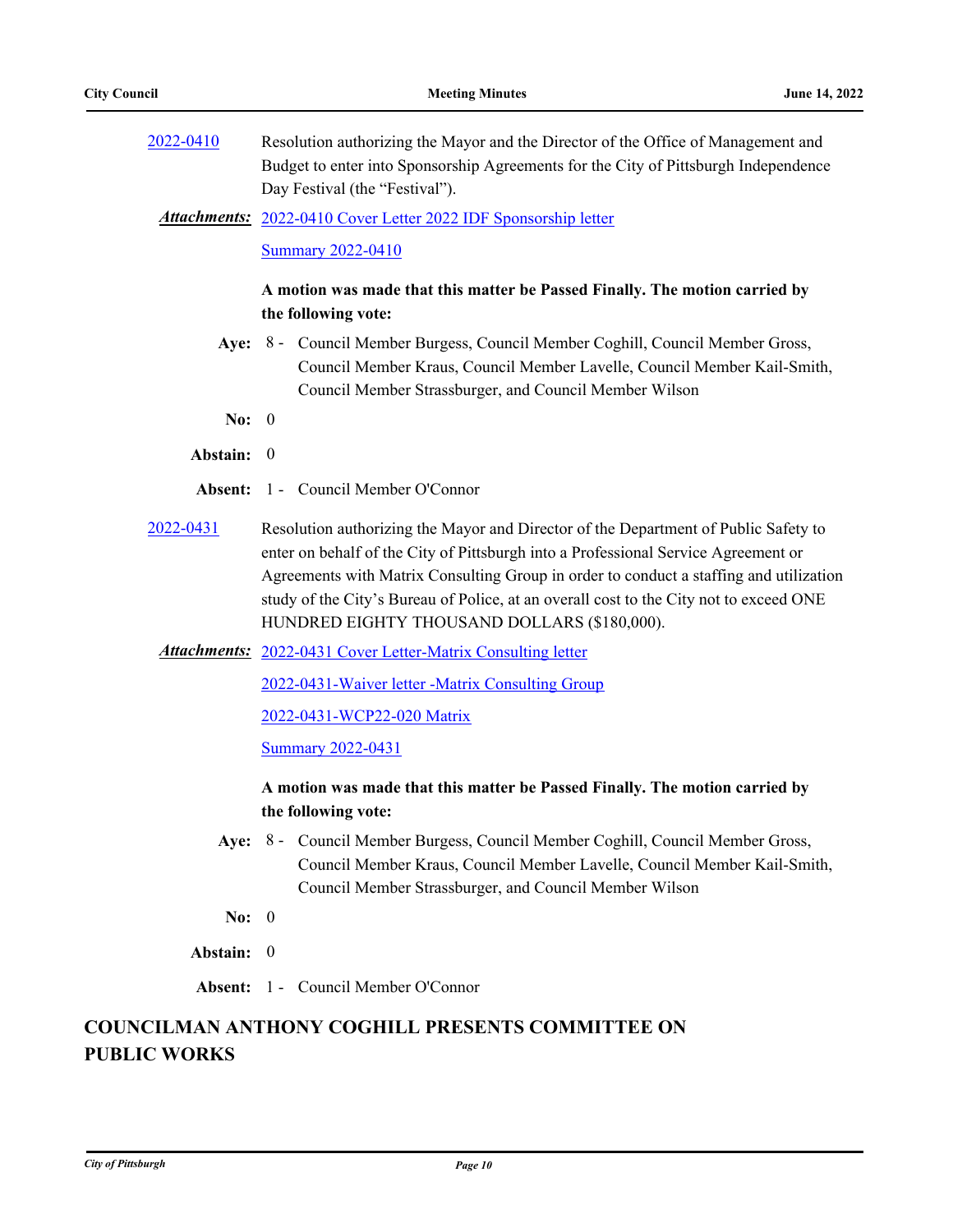[2022-0445](http://pittsburgh.legistar.com/gateway.aspx?m=l&id=/matter.aspx?key=27840) Report of the Committee on Public Works for June 8, 2022 with an Affirmative Recommendation.

> **A motion was made that this matter be Read, Received and Filed. The motion carried.**

[2022-0394](http://pittsburgh.legistar.com/gateway.aspx?m=l&id=/matter.aspx?key=27777) Resolution authorizing the Mayor of the City of Pittsburgh, and the Department of Mobility and Infrastructure to apply for a grant from the Southwestern Pennsylvania Commission's Livability through Smart Transportation Program to provide funding for the West End Trolley Trail. The grant proposal includes an ask of \$800,000.00 with a local match of \$325,000.00 to come out of West End Trolley Trail fund for a total project cost of ONE MILLION ONE HUNDRED TWENTY FIVE THOUSAND  $($1,125,000.00)$  for this stated purpose.

Attachments: 2022-0394 Cover Letter-Sign Trolley Trail Letter - SPC

[Summary 2022-0394](http://pittsburgh.legistar.com/gateway.aspx?M=F&ID=d1949c93-6295-4666-8e11-9696fc89b8d1.docx)

#### **A motion was made that this matter be Passed Finally. The motion carried by the following vote:**

- Aye: 8 Council Member Burgess, Council Member Coghill, Council Member Gross, Council Member Kraus, Council Member Lavelle, Council Member Kail-Smith, Council Member Strassburger, and Council Member Wilson
- **No:** 0
- **Abstain:** 0
- **Absent:** 1 Council Member O'Connor
- [2022-0395](http://pittsburgh.legistar.com/gateway.aspx?m=l&id=/matter.aspx?key=27778) Resolution providing for a Supplemental Agreement for Services During Construction with Trans Associates Engineering Consultants, Inc. for the CBD Signals Phase 4 project at a cost thereof, not to exceed Two Million Four Hundred Nineteen Thousand and Four Hundred Fifty One Dollars and Thirty Nine Cents (\$2,419,451.39) an increase of One Hundred Thirty Eight Thousand Three Hundred Twelve Dollars and Fifteen Cents (\$138,312.15) from the previously executed Agreement 46939-7.

Attachments: 2022-0395 Cover Letter SIGN CBD Signals Phase 4 SDC Supplement Letter, Letterhead [2022-0395 A. CBD Signals Ph 4 SDC Supplement 8 1.6.22 rev](http://pittsburgh.legistar.com/gateway.aspx?M=F&ID=fd7b856f-0028-4cea-8ad5-047c521211cb.pdf)  4.8 [2022-0395 Apr22 - CBD Ph4 SDC - Draft Agr](http://pittsburgh.legistar.com/gateway.aspx?M=F&ID=fa98f643-8922-4be3-ad61-17f906305e28.pdf) [Summary 2022-0395](http://pittsburgh.legistar.com/gateway.aspx?M=F&ID=f5bf1a11-d72d-4344-becc-66a62bcc3d66.docx)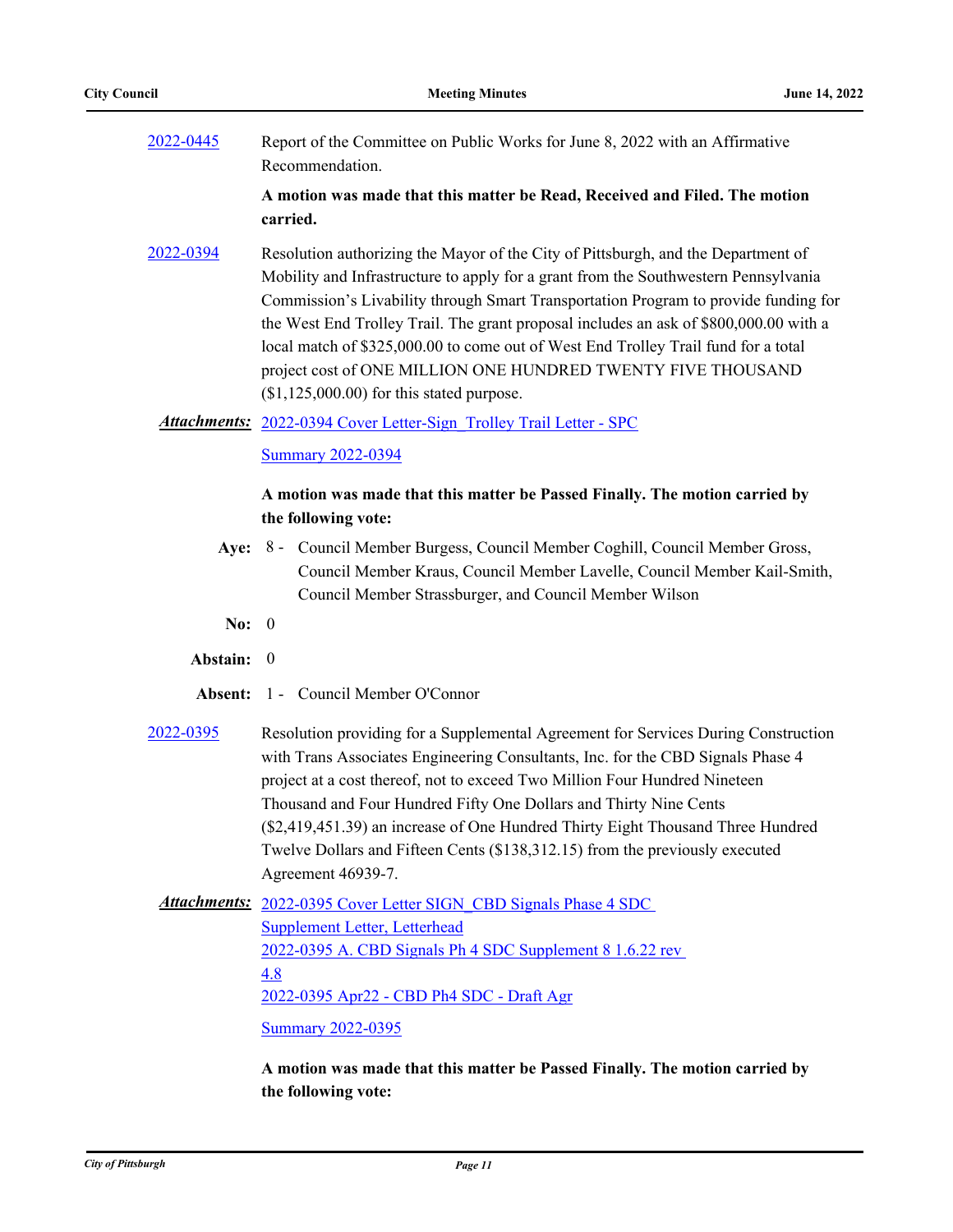|                                                                                  | Aye: 8 - Council Member Burgess, Council Member Coghill, Council Member Gross,<br>Council Member Kraus, Council Member Lavelle, Council Member Kail-Smith,<br>Council Member Strassburger, and Council Member Wilson                                                                                                                             |  |
|----------------------------------------------------------------------------------|--------------------------------------------------------------------------------------------------------------------------------------------------------------------------------------------------------------------------------------------------------------------------------------------------------------------------------------------------|--|
| No: $0$                                                                          |                                                                                                                                                                                                                                                                                                                                                  |  |
| Abstain: 0                                                                       |                                                                                                                                                                                                                                                                                                                                                  |  |
| Absent:                                                                          | 1 - Council Member O'Connor                                                                                                                                                                                                                                                                                                                      |  |
| 2022-0428                                                                        | Resolution authorizing the Mayor and the Director of the Department of Mobility and<br>Infrastructure, on behalf of the City of Pittsburgh, to enter into a License Agreement<br>with the Allegheny County to provide access for the City to detour bicycle trail<br>facilities during certain City construction activities along McKean Street. |  |
|                                                                                  | <b>Attachments:</b> 2022-0428 South Second Street License Trail Detour Letterhead                                                                                                                                                                                                                                                                |  |
|                                                                                  | 2022-0428 Exhibit A S2nd Bike Plan<br><b>Summary 2022-0428</b>                                                                                                                                                                                                                                                                                   |  |
|                                                                                  | A motion was made that this matter be Passed Finally. The motion carried by<br>the following vote:                                                                                                                                                                                                                                               |  |
|                                                                                  | Aye: 8 - Council Member Burgess, Council Member Coghill, Council Member Gross,<br>Council Member Kraus, Council Member Lavelle, Council Member Kail-Smith,<br>Council Member Strassburger, and Council Member Wilson                                                                                                                             |  |
| No: 0                                                                            |                                                                                                                                                                                                                                                                                                                                                  |  |
| Abstain: 0                                                                       |                                                                                                                                                                                                                                                                                                                                                  |  |
|                                                                                  | <b>Absent:</b> 1 - Council Member O'Connor                                                                                                                                                                                                                                                                                                       |  |
| <b>COUNCILMAN BRUCE A. KRAUS PRESENTS COMMITTEE ON HUMAN</b><br><b>RESOURCES</b> |                                                                                                                                                                                                                                                                                                                                                  |  |
| 2022-0446                                                                        | Report of the Committee on Human Resources for June 8, 2022 with an Affirmative                                                                                                                                                                                                                                                                  |  |

**A motion was made that this matter be Read, Received and Filed. The motion carried.**

Recommendation.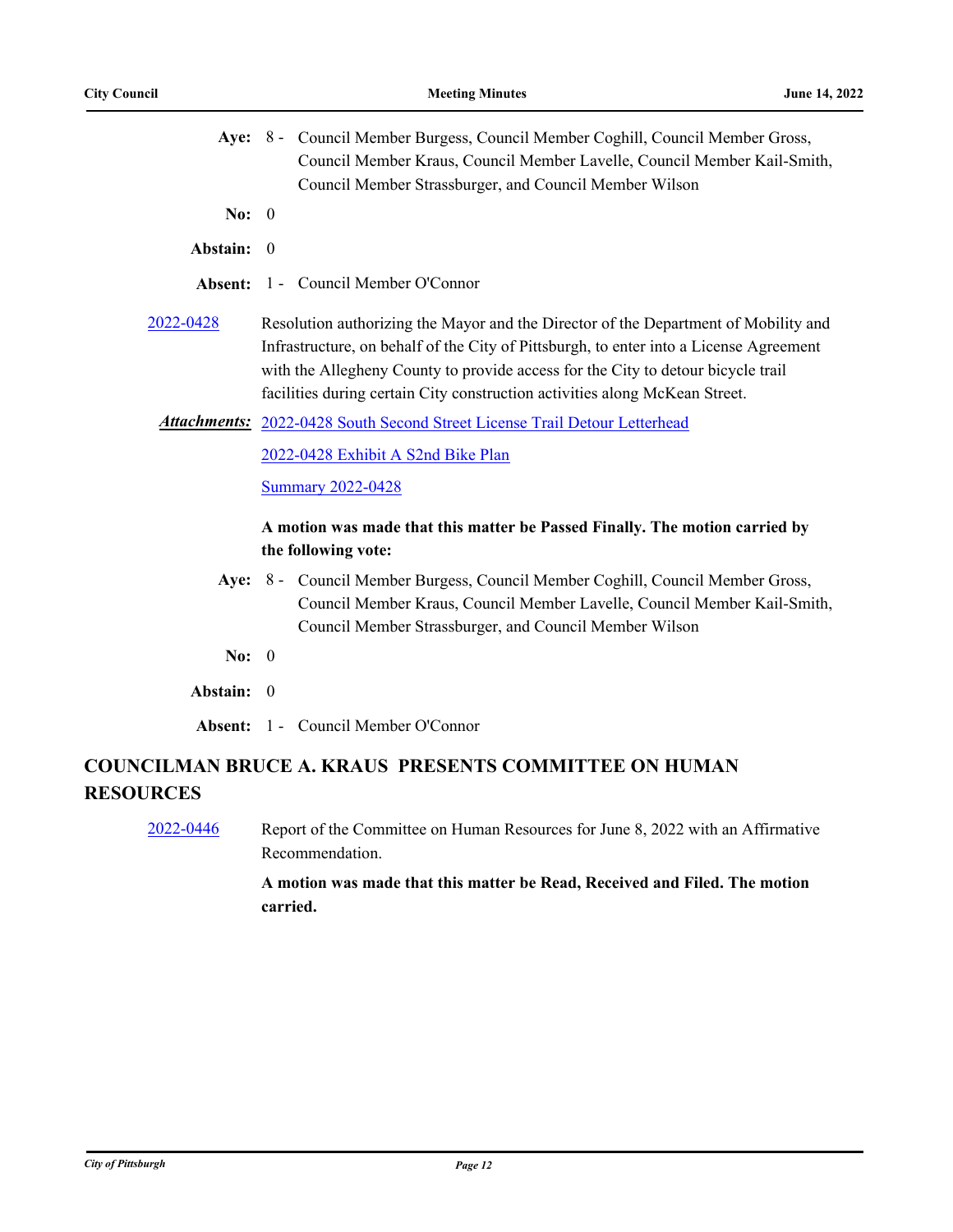| 2022-0406 | Resolution amending Resolution 828 of 2019, which authorized the Mayor and the       |
|-----------|--------------------------------------------------------------------------------------|
|           | Director of the Department of Human Resources and Civil Service Commission to        |
|           | enter into an Agreement or Agreements with Connect YourCare, LLC for services        |
|           | relating to the administration of the City of Pittsburgh's Flexible Spending Account |
|           | program, by extending the existing contract for another year.                        |
|           |                                                                                      |

[2022-0406 Cover Letter COUNCIL LETTER-CYC](http://pittsburgh.legistar.com/gateway.aspx?M=F&ID=b80fbd75-e220-4c1c-80bd-a87d344db6a5.pdf) *Attachments:*

[2022-0406 WAIVER - CYC WITH SUPPORTING DOC \(1\)](http://pittsburgh.legistar.com/gateway.aspx?M=F&ID=106484d5-0f7a-4128-8ed1-2f6027ef7700.pdf)

[Summary 2022-0406](http://pittsburgh.legistar.com/gateway.aspx?M=F&ID=c785a25e-7520-46b4-8f14-a84cf3d48958.docx)

#### **A motion was made that this matter be Passed Finally. The motion carried by the following vote:**

- Aye: 8 Council Member Burgess, Council Member Coghill, Council Member Gross, Council Member Kraus, Council Member Lavelle, Council Member Kail-Smith, Council Member Strassburger, and Council Member Wilson
- **No:** 0
- **Abstain:** 0

**Absent:** 1 - Council Member O'Connor

## **COUNCILMAN BOBBY WILSON PRESENTS COMMITTEE ON LAND USE & ECONOMIC DEVELOPMENT**

[2022-0447](http://pittsburgh.legistar.com/gateway.aspx?m=l&id=/matter.aspx?key=27842) Report of the Committee on Land Use and Economic Development for June 8, 2022 with an Affirmative Recommendation.

#### **A motion was made that this matter be Read, Received and Filed. The motion carried.**

[2022-0065](http://pittsburgh.legistar.com/gateway.aspx?m=l&id=/matter.aspx?key=27364) Resolution amending Resolution number 863 of 2018, entitled "adopting and approving the 2019 Community Development Block Grant Program" by transferring remaining funds from the James Street Step Reconstruction project to the North Side Christian Health Center (\$76,000) **(\$90,220.54)** and Traffic Calming (\$14,220.54). **SPONSOR /S:** COUNCIL MEMBER WILSON

*Attachments:* [Summary 2022-0065](http://pittsburgh.legistar.com/gateway.aspx?M=F&ID=61f71b04-da01-4eef-9ab2-58035195a3f9.docx)

- Aye: 8 Council Member Burgess, Council Member Coghill, Council Member Gross, Council Member Kraus, Council Member Lavelle, Council Member Kail-Smith, Council Member Strassburger, and Council Member Wilson
- **No:** 0
- **Abstain:** 0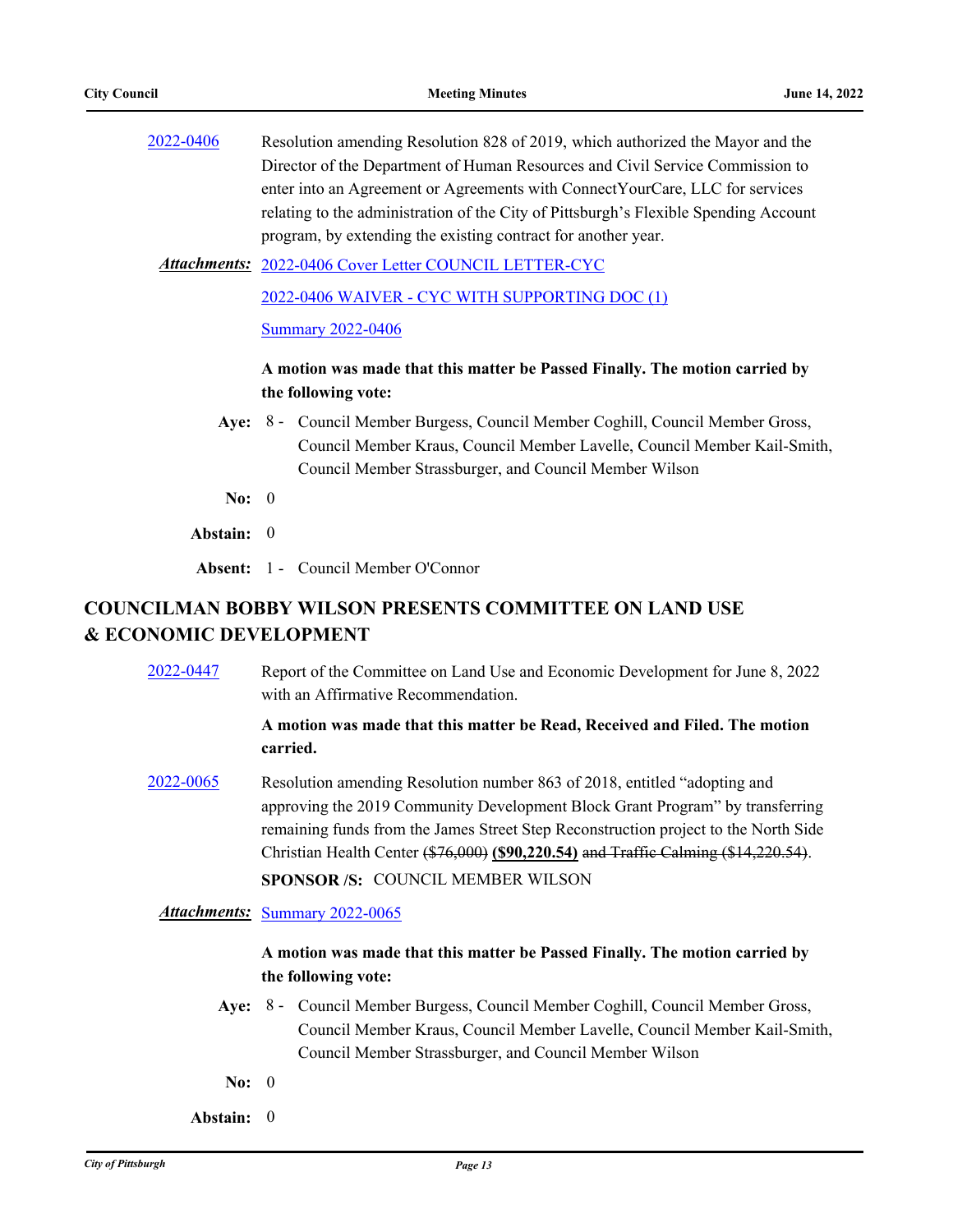#### **Absent:** 1 - Council Member O'Connor

# **COUNCILWOMAN DEBORAH L. GROSS PRESENTS COMMITTEE ON INTERGOVERNMENTAL AFFAIRS**

[2022-0448](http://pittsburgh.legistar.com/gateway.aspx?m=l&id=/matter.aspx?key=27843) Report of the Committee on Intergovernmental Affairs for June 8, 2022 with an Affirmative Recommendation.

#### **A motion was made that this matter be Read, Received and Filed. The motion carried.**

[2022-0377](http://pittsburgh.legistar.com/gateway.aspx?m=l&id=/matter.aspx?key=27759) Resolution further amending Resolution No. 863 of 2018, effective January 1, 2019, as amended, entitled "Resolution adopting and approving the 2019 Capital Budget and the 2019 Community Development Block Grant Program, and the 2019 through 2024 Capital Improvement Program" by reducing PUBLIC SAFETY TRAINING FACILITY by \$808,090 and increasing MAJOR DEVELOPMENTS by \$808,090.

Attachments: 2022-0377 Cover Letter-2019 Penn Circle Letter 051322 signed

[Summary 2022-0377](http://pittsburgh.legistar.com/gateway.aspx?M=F&ID=7be6f85f-03fc-4394-bc82-f15f6269be8e.docx)

#### **A motion was made that this matter be Passed Finally. The motion carried by the following vote:**

- Aye: 8 Council Member Burgess, Council Member Coghill, Council Member Gross, Council Member Kraus, Council Member Lavelle, Council Member Kail-Smith, Council Member Strassburger, and Council Member Wilson
- **No:** 0
- **Abstain:** 0
- **Absent:** 1 Council Member O'Connor
- [2022-0398](http://pittsburgh.legistar.com/gateway.aspx?m=l&id=/matter.aspx?key=27781) Resolution further amending Resolution No. 840 of 2019, effective December 23, 2019, as amended, entitled "Resolution adopting and approving the 2020 Capital Budget and the 2020 Community Development Block Grant Program, and the 2020 through 2025 Capital Improvement Program" by reducing PUBLIC SAFETY TRAINING FACILITY by \$191,910 and increasing MAJOR DEVELOPMENTS by \$191,910.

Attachments: 2022-0398 Cover Letter Penn Circle Letter Waive rule 8\_JP\_Signed [Summary 2022-0398](http://pittsburgh.legistar.com/gateway.aspx?M=F&ID=af12b834-849a-47d6-b005-b21de858404c.docx)

### **A motion was made that this matter be Passed Finally. The motion carried by the following vote:**

Aye: 8 - Council Member Burgess, Council Member Coghill, Council Member Gross, Council Member Kraus, Council Member Lavelle, Council Member Kail-Smith, Council Member Strassburger, and Council Member Wilson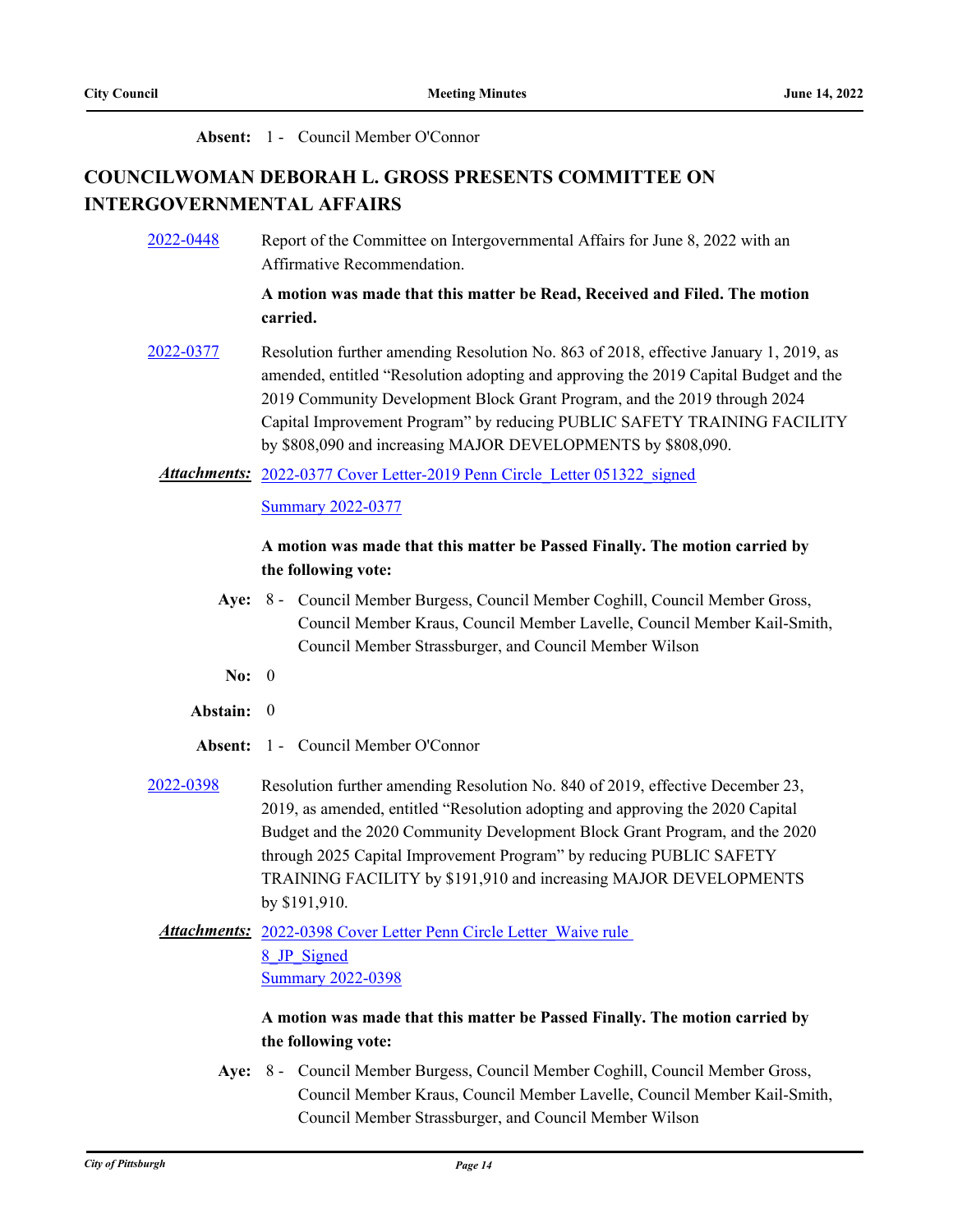| No: $0$   |                                                                                                                                                                                                                                                                                                                                                                                                                                                                                                                                              |
|-----------|----------------------------------------------------------------------------------------------------------------------------------------------------------------------------------------------------------------------------------------------------------------------------------------------------------------------------------------------------------------------------------------------------------------------------------------------------------------------------------------------------------------------------------------------|
| Abstain:  | $\theta$                                                                                                                                                                                                                                                                                                                                                                                                                                                                                                                                     |
| Absent:   | 1 - Council Member O'Connor                                                                                                                                                                                                                                                                                                                                                                                                                                                                                                                  |
| 2022-0400 | Resolution authorizing the Urban Redevelopment Authority of Pittsburgh to acquire all<br>the City's Right, Title and Interest, if any, in and to the Publicly-Owned properties in<br>the 13th Ward of the City of Pittsburgh designated in the Deed Registry Office of<br>Allegheny County as Block 231-L, Lots 134, 190, and 222 (2545 East Hills Drive,<br>2514 Park Hill Drive, and 2508 Park Hill Drive - Council District No. 9).                                                                                                       |
|           | <b>Attachments:</b> 2022-0400 Cover Letter East Hills Rising Tide Acquisition Letter<br>05242022.docx<br><b>Summary 2022-0400</b>                                                                                                                                                                                                                                                                                                                                                                                                            |
|           | A motion was made that this matter be Passed Finally. The motion carried by<br>the following vote:                                                                                                                                                                                                                                                                                                                                                                                                                                           |
|           | Aye: 8 - Council Member Burgess, Council Member Coghill, Council Member Gross,<br>Council Member Kraus, Council Member Lavelle, Council Member Kail-Smith,<br>Council Member Strassburger, and Council Member Wilson                                                                                                                                                                                                                                                                                                                         |
| No: $0$   |                                                                                                                                                                                                                                                                                                                                                                                                                                                                                                                                              |
| Abstain:  | $\theta$                                                                                                                                                                                                                                                                                                                                                                                                                                                                                                                                     |
| Absent:   | 1 - Council Member O'Connor                                                                                                                                                                                                                                                                                                                                                                                                                                                                                                                  |
| 2022-0401 | Resolution authorizing the Urban Redevelopment Authority of Pittsburgh to acquire all<br>the City's Right, Title and Interest, if any, in and to the Publicly-Owned properties in<br>the 20th Ward of the City of Pittsburgh designated in the Deed Registry Office of<br>Allegheny County as Block 19-G, Lots 2, 7, 56, 131, and 206; Block 20-M, Lots<br>77, 78, 79, and 112; and Block 20-S, Lot 46 (Herschel Street; Weston Way;<br>Harker Street; 922, 920, 0, and 915 Elkton Street; and Fairview Avenue - Council<br>District No. 2). |
|           | <b>Attachments:</b> 2022-0401 Cover Letter James Delgreco Acquisition Letter<br>05242022.docx<br><b>Summary 2022-0401</b>                                                                                                                                                                                                                                                                                                                                                                                                                    |
|           | A motion was made that this matter be Passed Finally. The motion carried by<br>the following vote:<br>Aye: 8 - Council Member Burgess, Council Member Coghill, Council Member Gross,<br>Council Member Kraus, Council Member Lavelle, Council Member Kail-Smith,<br>Council Member Strassburger, and Council Member Wilson                                                                                                                                                                                                                   |
| No: $0$   |                                                                                                                                                                                                                                                                                                                                                                                                                                                                                                                                              |

**Abstain:** 0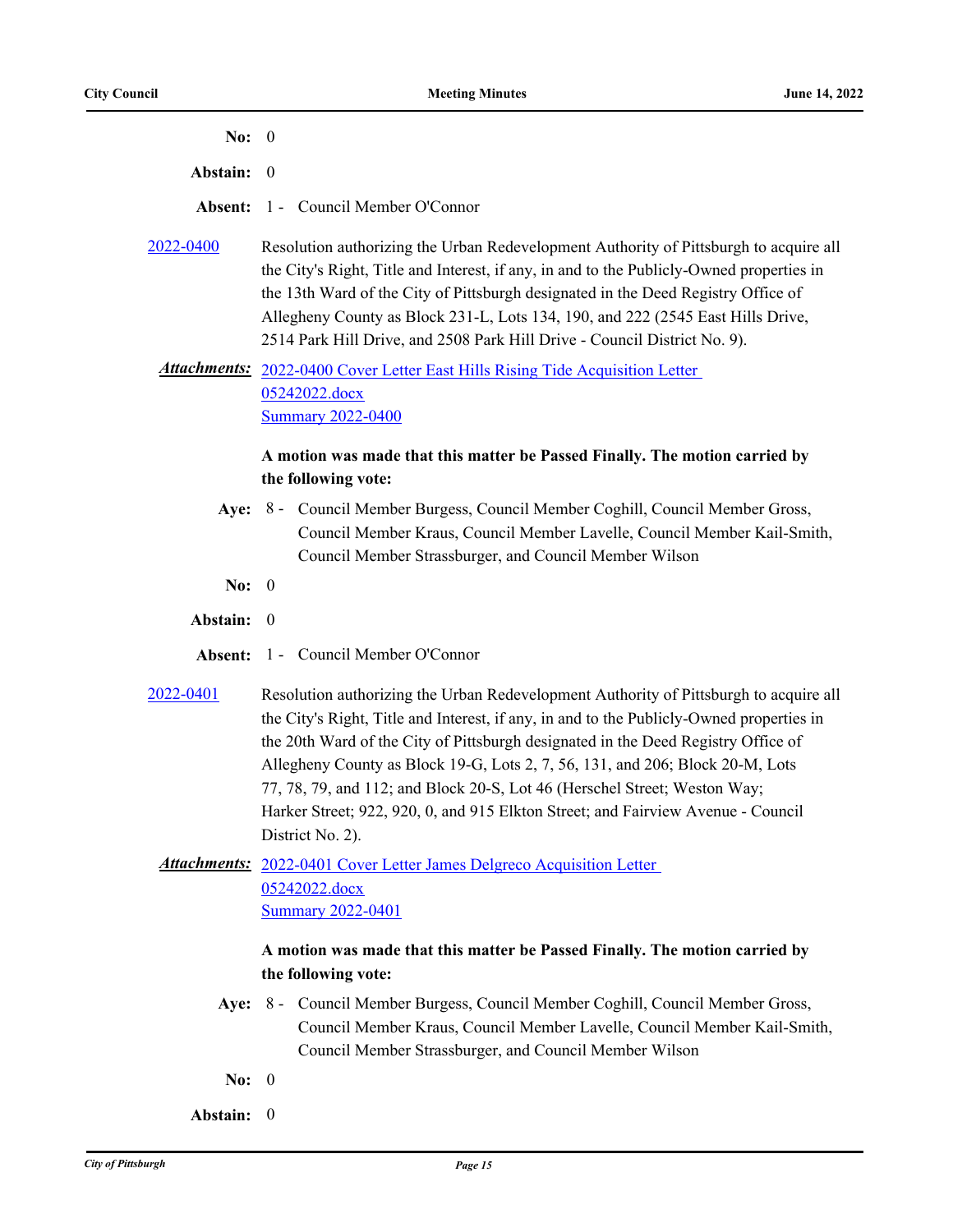| Absent:          | 1 - Council Member O'Connor                                                                                                                                                                                                                                                                                                                                                                                                          |
|------------------|--------------------------------------------------------------------------------------------------------------------------------------------------------------------------------------------------------------------------------------------------------------------------------------------------------------------------------------------------------------------------------------------------------------------------------------|
| <u>2022-0402</u> | Resolution authorizing the Urban Redevelopment Authority of Pittsburgh to acquire all<br>the City's Right, Title and Interest, if any, in and to the Publicly-Owned properties in<br>the 12th Ward of the City of Pittsburgh designated in the Deed Registry Office of<br>Allegheny County as Block 124-N, Lots 281, 282, and 283, and Block 125-B, Lots<br>281 and 283 (Meadow Street and Lincoln Avenue - Council District No. 9). |
|                  | <b>Attachments:</b> 2022-0402 Cover Letter Larimer Habitat for Humanity Acquisition<br>Letter 05242022.docx<br><b>Summary 2022-0402</b>                                                                                                                                                                                                                                                                                              |
|                  | A motion was made that this matter be Passed Finally. The motion carried by                                                                                                                                                                                                                                                                                                                                                          |
| Aye:             | the following vote:<br>8 - Council Member Burgess, Council Member Coghill, Council Member Gross,<br>Council Member Kraus, Council Member Lavelle, Council Member Kail-Smith,<br>Council Member Strassburger, and Council Member Wilson                                                                                                                                                                                               |
| No: $0$          |                                                                                                                                                                                                                                                                                                                                                                                                                                      |
| Abstain:         | - 0                                                                                                                                                                                                                                                                                                                                                                                                                                  |
| Absent:          | 1 - Council Member O'Connor                                                                                                                                                                                                                                                                                                                                                                                                          |
| <u>2022-0403</u> | Resolution authorizing the Urban Redevelopment Authority of Pittsburgh to acquire all<br>the City's Right, Title and Interest, if any, in and to the Publicly-Owned properties in<br>the 26th Ward of the City of Pittsburgh designated in the Deed Registry Office of<br>Allegheny County as Block 77-N, Lots 103 and 104 (243 and 247 Kennedy Avenue<br>- Council District No. 1).                                                 |
|                  | <b>Attachments:</b> 2022-0403 Cover Letter Perry South Kennedy Ave Acquisition<br>Letter 05242022.docx<br><b>Summary 2022-0403</b>                                                                                                                                                                                                                                                                                                   |
|                  | A motion was made that this matter be Passed Finally. The motion carried by<br>the following vote:                                                                                                                                                                                                                                                                                                                                   |
|                  | Aye: 8 - Council Member Burgess, Council Member Coghill, Council Member Gross,<br>Council Member Kraus, Council Member Lavelle, Council Member Kail-Smith,<br>Council Member Strassburger, and Council Member Wilson                                                                                                                                                                                                                 |
| No: $0$          |                                                                                                                                                                                                                                                                                                                                                                                                                                      |
| Abstain: 0       |                                                                                                                                                                                                                                                                                                                                                                                                                                      |
|                  | <b>Absent: 1 - Council Member O'Connor</b>                                                                                                                                                                                                                                                                                                                                                                                           |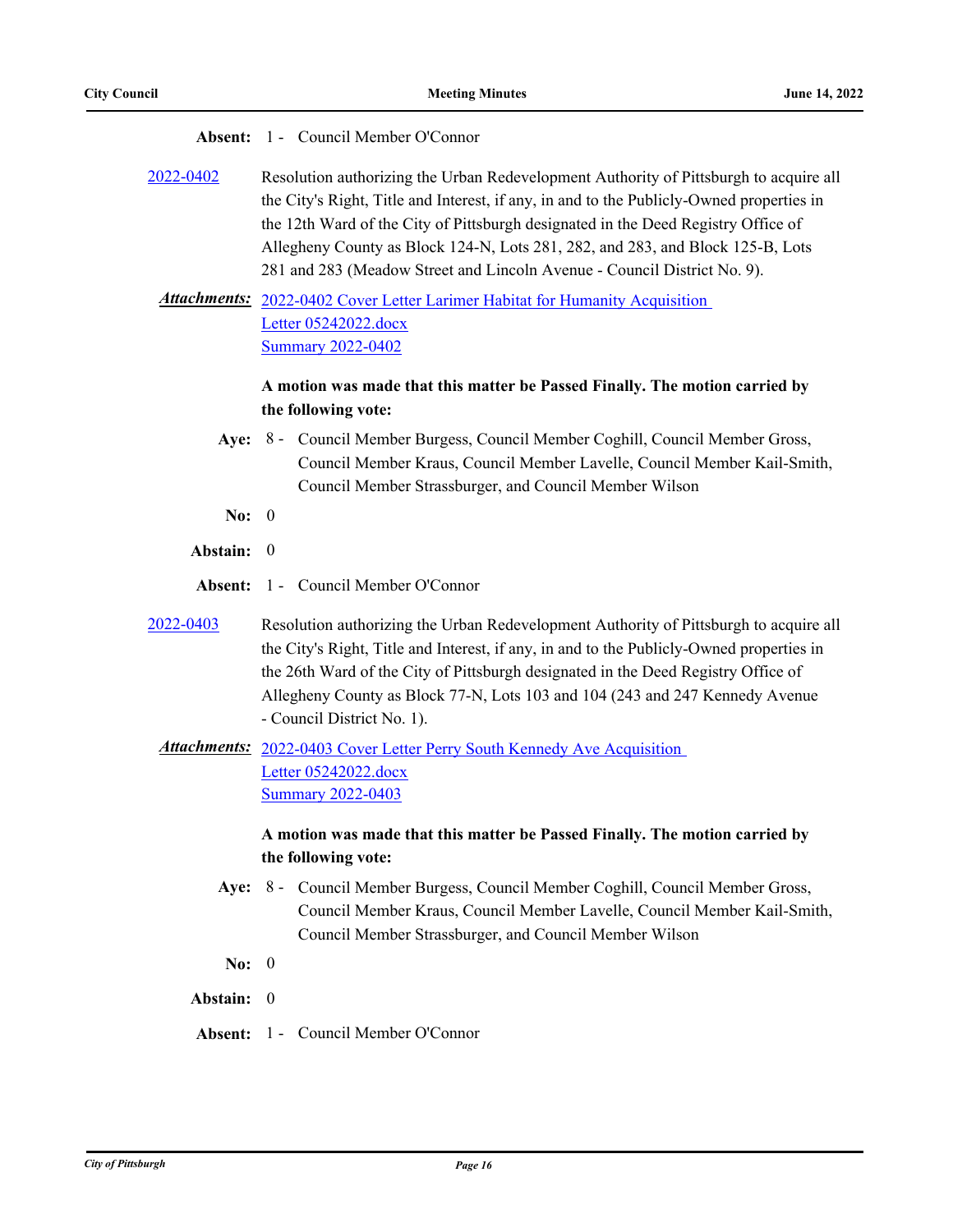| 2022-0404                      | Resolution authorizing the Urban Redevelopment Authority of Pittsburgh to acquire all<br>the City's Right, Title and Interest, if any, in and to the Publicly-Owned property in the<br>12th Ward of the City of Pittsburgh designated in the Deed Registry Office of<br>Allegheny County as Block 125-C, Lot 46 (639 Lincoln Avenue - Council District<br>No. 9).<br><b>Attachments:</b> 2022-0404 Cover Letter Sixth Mt Zion Learning Center<br>Acquisition Letter 05242022.docx<br><b>Summary 2022-0404</b> |  |
|--------------------------------|---------------------------------------------------------------------------------------------------------------------------------------------------------------------------------------------------------------------------------------------------------------------------------------------------------------------------------------------------------------------------------------------------------------------------------------------------------------------------------------------------------------|--|
|                                | A motion was made that this matter be Passed Finally. The motion carried by<br>the following vote:                                                                                                                                                                                                                                                                                                                                                                                                            |  |
|                                | Aye: 8 - Council Member Burgess, Council Member Coghill, Council Member Gross,<br>Council Member Kraus, Council Member Lavelle, Council Member Kail-Smith,<br>Council Member Strassburger, and Council Member Wilson                                                                                                                                                                                                                                                                                          |  |
| No: $0$                        |                                                                                                                                                                                                                                                                                                                                                                                                                                                                                                               |  |
| Abstain: 0                     |                                                                                                                                                                                                                                                                                                                                                                                                                                                                                                               |  |
| Absent:                        | 1 - Council Member O'Connor                                                                                                                                                                                                                                                                                                                                                                                                                                                                                   |  |
| 2022-0405                      | Resolution authorizing the Urban Redevelopment Authority of Pittsburgh to acquire all                                                                                                                                                                                                                                                                                                                                                                                                                         |  |
|                                | the City's Right, Title and Interest, if any, in and to the Publicly-Owned properties in<br>the 5th Ward of the City of Pittsburgh designated in the Deed Registry Office of<br>Allegheny County as Block 26-N, Lots 16-A and 17 (Wichita Way and 3348<br>Milwaukee Street - Council District No. 6).<br>Attachments: 2022-0405 Cover Letter Upper Hill R. Kyndall Acquisition Letter<br>05242022.docx<br><b>Summary 2022-0405</b>                                                                            |  |
|                                | A motion was made that this matter be Passed Finally. The motion carried by<br>the following vote:                                                                                                                                                                                                                                                                                                                                                                                                            |  |
|                                | Aye: 8 - Council Member Burgess, Council Member Coghill, Council Member Gross,<br>Council Member Kraus, Council Member Lavelle, Council Member Kail-Smith,<br>Council Member Strassburger, and Council Member Wilson                                                                                                                                                                                                                                                                                          |  |
| No: $0$                        |                                                                                                                                                                                                                                                                                                                                                                                                                                                                                                               |  |
| Abstain: 0                     |                                                                                                                                                                                                                                                                                                                                                                                                                                                                                                               |  |
| Absent:                        | 1 - Council Member O'Connor                                                                                                                                                                                                                                                                                                                                                                                                                                                                                   |  |
| <b>MOTIONS AND RESOLUTIONS</b> |                                                                                                                                                                                                                                                                                                                                                                                                                                                                                                               |  |

# **EXCUSE ABSENT MEMBERS**